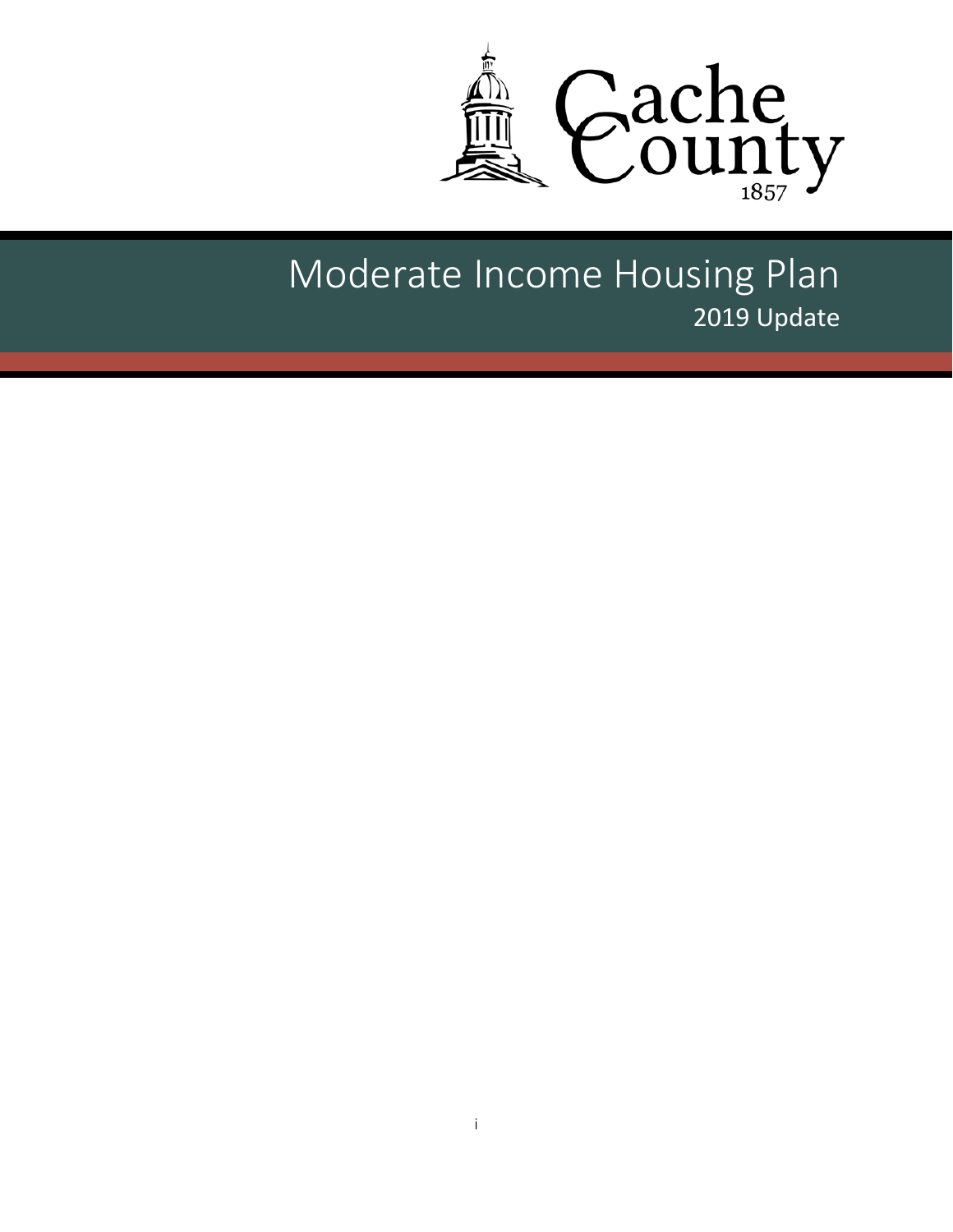#### *INTRODUCTION*

The Utah State Legislature (UCA 17‐27a, part 4) has determined that each county must include a moderate income housing element as part of their general plan. At a minimum, this element of the general plan must include the following information regarding the unincorporated areas of the county:

- A plan to provide a realistic opportunity to meet the need for additional moderate income housing.
- A plan must facilitate a reasonable opportunity for a variety of housing, including moderate income housing that meets the needs of the people of various income levels living, working, or desiring to live or work in the community, and to allow people of various incomes to benefit from and fully participate in all aspects of neighborhood and community life.
- The plan must include an analysis of how the county will provide a realistic opportunity for the development of moderate income housing within a five year planning horizon.
- An estimate of the existing supply of moderate income housing.
- An estimate of the need for moderate income housing for the next five years.
- A survey of total residential land use.
- An evaluation of the effect of existing land uses on opportunities for moderate income housing.
- A description of the county's program to encourage an adequate supply of moderate income housing.

The state also requires that the county review and revise the projections of the moderate income housing element each year. The county then reports on the findings of that review to the Housing and Community Development Division of the Department of Workforce Services.

While this plan is intended to address the moderate income housing needs of the unincorporated areas of Cache County, the best available data primarily focuses on incorporated areas; therefore some sections may be missing data specific to the unincorporated area. In those instances, data for the entire county was referenced. Also, some sections may rely on comparing data from different years and datasets therefore minor inconsistencies may be present. It is recommended that future annual updates address the gaps and inconsistencies in the data as they become apparent, and that a new dataset is pursued that is specific to the unincorporated areas of Cache County.

When considering housing needs, it can be said that adequate housing is an essential foundation, and is fundamental to a sense of safety and wellbeing. When basic needs are met, individuals have the ability to improve their own and the community's safety and sense of wellbeing. Affordable housing options improve the quality of life for a variety of community members, such as school teachers, police officers, sales clerks, young couples, and older adults. When affordable housing is not available, such households are more likely to spend more of their income on housing, and less on other basic needs, such as food, clothing, health insurance, education, and transportation. When an individual or family can afford to own or rent their housing they receive the following benefits:

- Children are more likely to thrive in school, attend college and earn more as adults<sup>1</sup>
- Families and older adults are able to put more resources towards healthcare and wholesome foods, while ensuring children grow up in households free of environmental hazards<sup>2, 3</sup>
- Building 100 affordable rental homes generates \$11.7 million in local income, \$2.2 million in taxes and other revenue for local governments, and 161 local jobs in the first year alone<sup>4</sup>

Investing in housing is an investment in the social, cultural and economic wellbeing of a community. Due to the importance of housing for the success of individuals and communities, this plan is intended to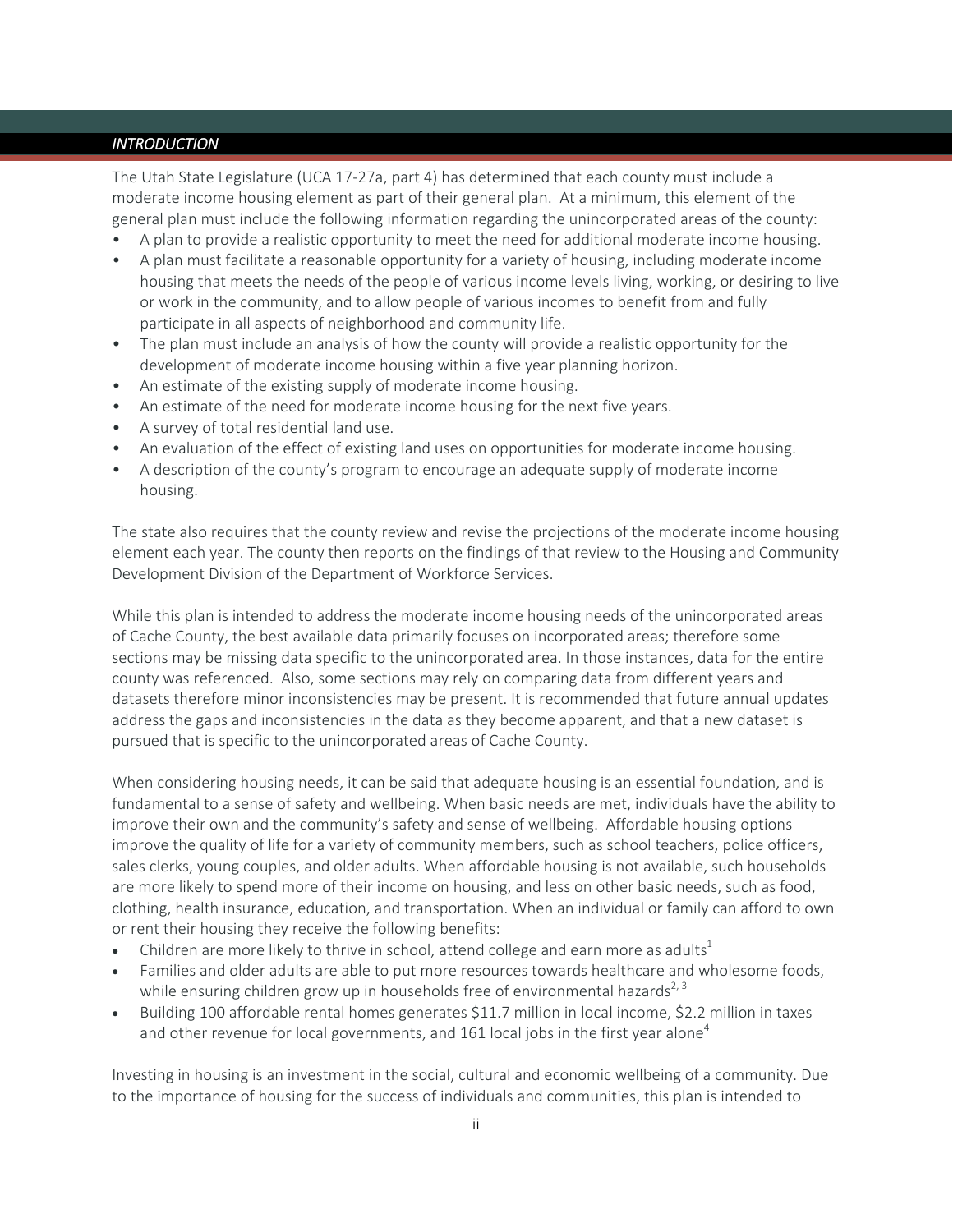examine Cache County's role in supporting moderate income housing options for its current and future residents. This plan outlines the changing character of Cache County residents, the current gap and future needs of moderate income housing, barriers to moderate income housing, and strategies to increase moderate income housing options throughout the county.

## *KEY FINDINGS*

Cache County and the unincorporated area are continuing to grow. From 2000 to 2010, Cache County gained over 21,000 new residents. Since the 1980s the county has been growing by over 18 percent, including 23 percent from 2000 to 2010.<sup>5, 6, 7</sup> The unincorporated area has also seen modest growth, adding almost 1,000 residents from 2000 to 2010 (16% more residents).<sup>5, 6</sup> As of 2016, the unincorporated area's population was estimated at 6,506 residents, 1,772 households and an average household size of 3.6 people.<sup>8</sup> Estimates anticipate growth will continue at 19 percent in the entire county adding an additional 34,000 residents between 2017 and 2030. The unincorporated area is projected to gain 2,300 residents during that time. $9$ 

The increasing population of the county as a whole, and the ebb and flow of property and population from the incorporated county into municipal jurisdictions pose a challenge to calculating housing needs. Cache County is the sixth most populous county in the state of Utah and is growing, and as of 2017 Cache County had an estimated population of 120,288, with 95% (113,888) of that population located in municipalities and the remaining 5% (6,400) in the unincorporated areas. Census estimates for 2018 place the total county population at 127, 068, an overall increase of 5.6% percent. However, the population within the unincorporated area saw an approximate decrease of 4% (251) from 2010 to 2017. The decrease in population is consistent with the historical transitional growth pattern within the county, and appears to be primarily due to the annexation of populated, unincorporated areas into the existing municipalities. From 1860 to the present, the growth rate of the unincorporated area of the county reflects an average increase of 237 people per year.



Cache County is getting older and slightly more diverse. As the population in Cache County continues to grow, older adults (age 65 and older) are becoming a larger portion of the total population. In 2015, older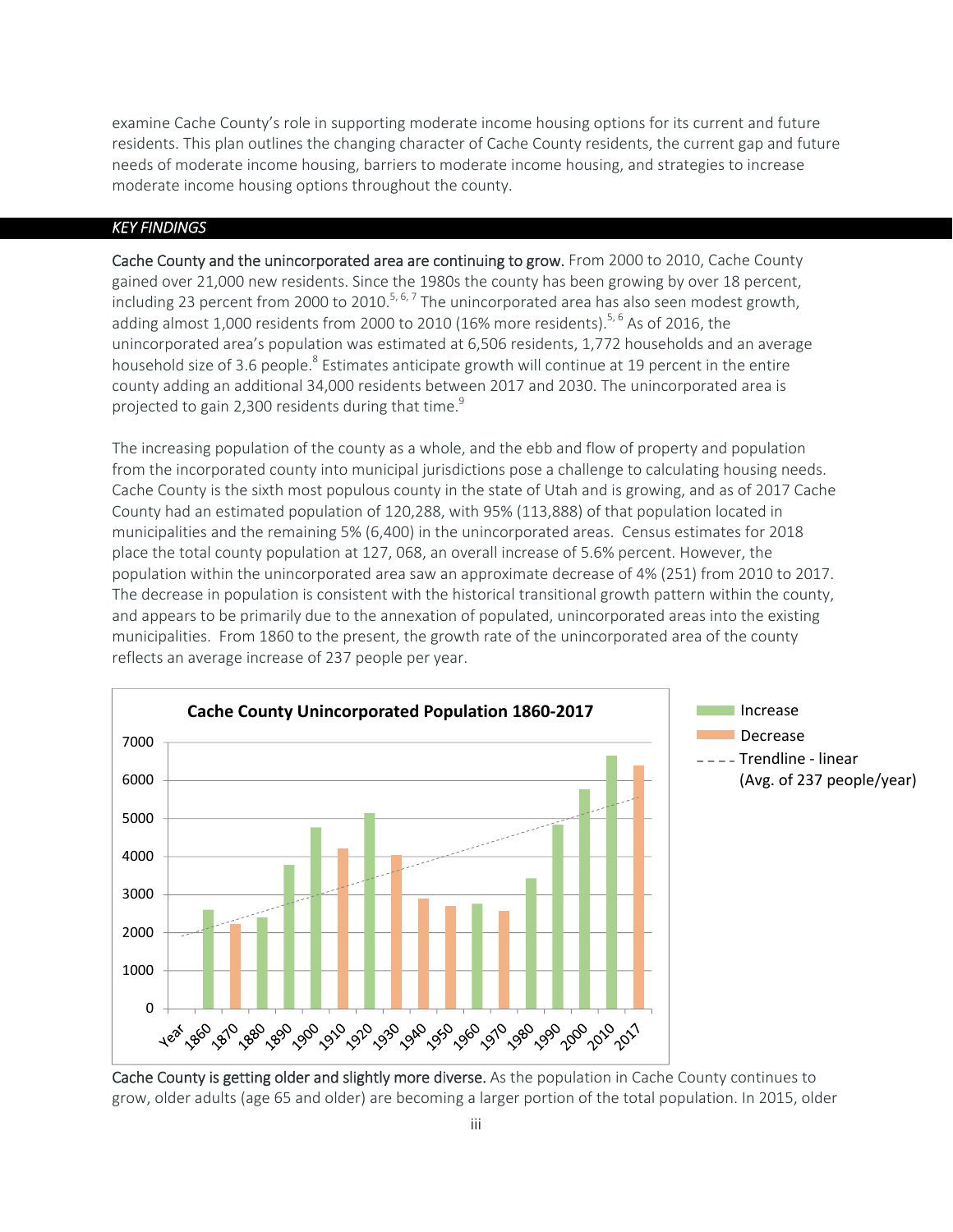adults made up 8.7 percent of the total population in Cache County. By 2025 they are expected to make up 11.7 percent of the total population.<sup>9</sup> Additionally, Cache County is slowly become more diverse. Minority groups, which made up 7 percent of the population in 2000 now make up 16.1 percent of the population. Latinos are leading all minority groups at 10.3 percent of the total population.<sup>10</sup> Future housing will need to address the unique character of residents including the growing number of older adults and Latinos.

Cache County continues to produce jobs in education services, health care and social assistance. With employers such as Utah State University, Cache School District, Logan Regional Hospital, Cache County has a strong education services, health care and social assistance workforce. Approximately 27 percent of the county and the unincorporated area are employed in that industry. The next leading industry is manufacturing at 19 percent of the county's workforce and 15 percent of the unincorporated area's workforce.<sup>11</sup> A variety of housing options is needed in Cache County to support the moderate-income manufacturing worker to the low‐income healthcare worker.

#### A disparity is growing between wages and housing

costs. Gains in wages are not keeping up with the increasing cost of housing. From 2007 to 2016 the area median income (AMI) in Cache County increased **15.3** percent from \$45,029 to \$51,935.<sup>12, 13</sup> During the same period median gross rent increased 20 percent and median home values by 24 percent.<sup>8, 14, 26</sup> Despite the Great Recession occurring over a decade ago, wages in Cache County are not increasing at the same rate as housing costs (see Figure A).



*Figure A. Changes in median gross rent, median home value and median income in Cache County from 2007 to 2016.*

#### More renters are becoming cost burdened.

Households that spend 30 percent or more of their income on housing are considered cost burdened. In Cache County, 44 percent of renters and 22 percent of homeowners are considered cost burdened in 2015. Since 2010, an additional 455 renters have become cost burdened with most occurring in the cities.15

Cache County and the unincorporated area has a deficit of affordable and available rental and owner‐ occupied housing units for low and very low income earning households. AMI is used to establish three levels of moderate income housing needs based on the area median income. In Cache County, a moderate income household (80 to 50 percent of AMI) earns between \$25,967 and \$41,548 annually, a low income households (50 to 30 percent of AMI) earns between \$15,580 and \$25,967 annually, and a very low income household (30 percent or less of AMI) earns \$15,580 or less annually. In the entire county, there was a deficit of nearly 2,000 affordable and available rental units for households at the 30 and 50 AMI levels. In the unincorporated



*Figure B. Percentage of households at the different area median income (AMI) levels.16*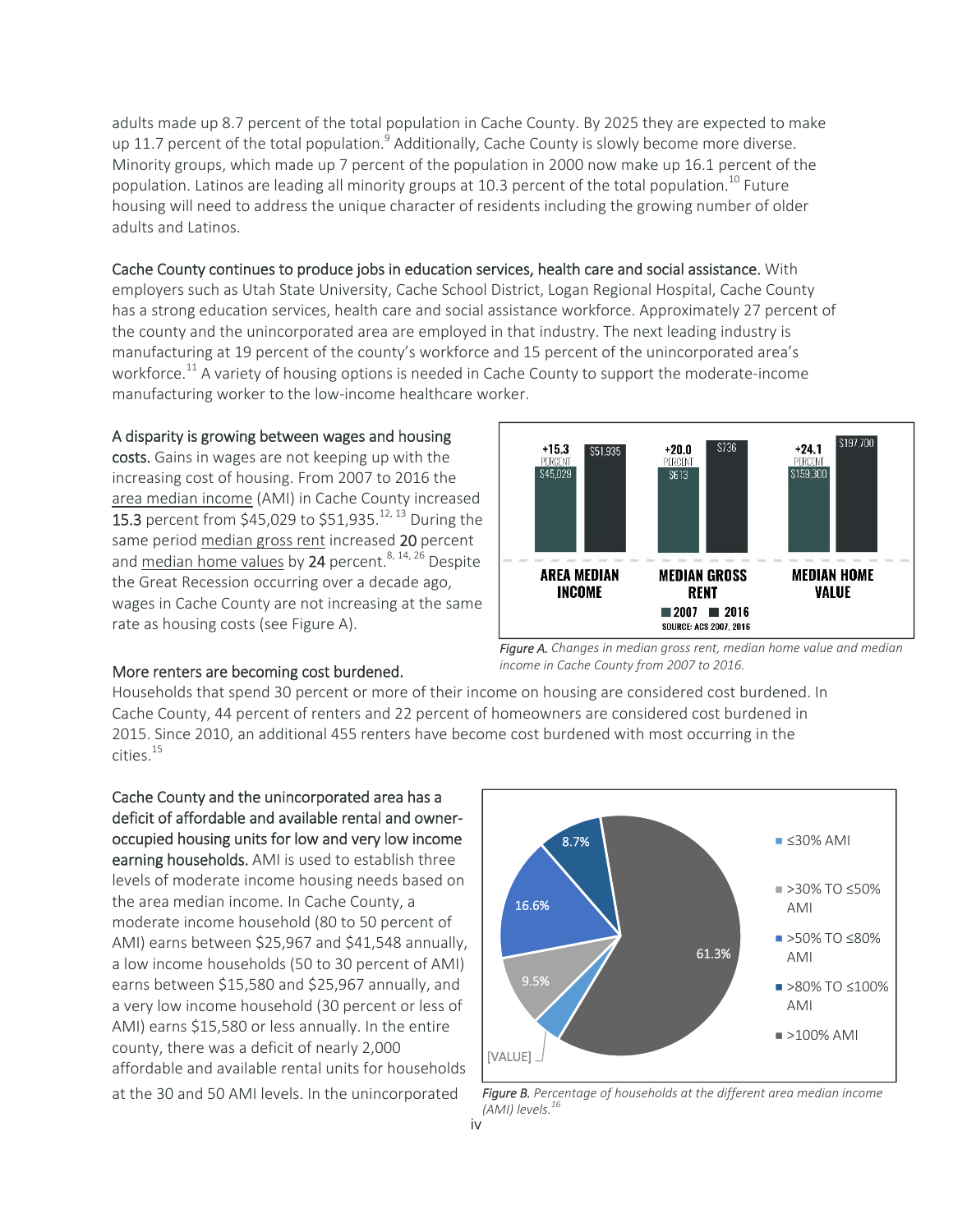county, there was a deficit of affordable and available owning units for households at all AMI levels. For renting households, a small surplus existed for households at the 30 and 80 AMI levels.<sup>16</sup>

## An additional 1,100 to 2,600 moderate income housing units will be needed by 2022 in Cache County.

Accounting for population growth and vacancy rates, the unincorporated area will need to add approximately 13 to 30 moderate income housing units per year to meet the needs of future residents (2017‐2022). This figure does not include the current deficit of housing units. Between 2022 and 2027 an additional 90 to 100 moderate income housing units will be needed in the unincorporated area.

Regulatory barriers are impeding moderate income housing growth. Allowed uses, minimum lot size and other development regulations are contributing in part to the deficit of moderate income housing in Cache County. In addition, the cost to developers and community perceptions are also hindering the development of moderate income housing. To address the regulatory, resource and perception barriers, Cache County has developed several strategies to increase moderate income housing opportunities in the county.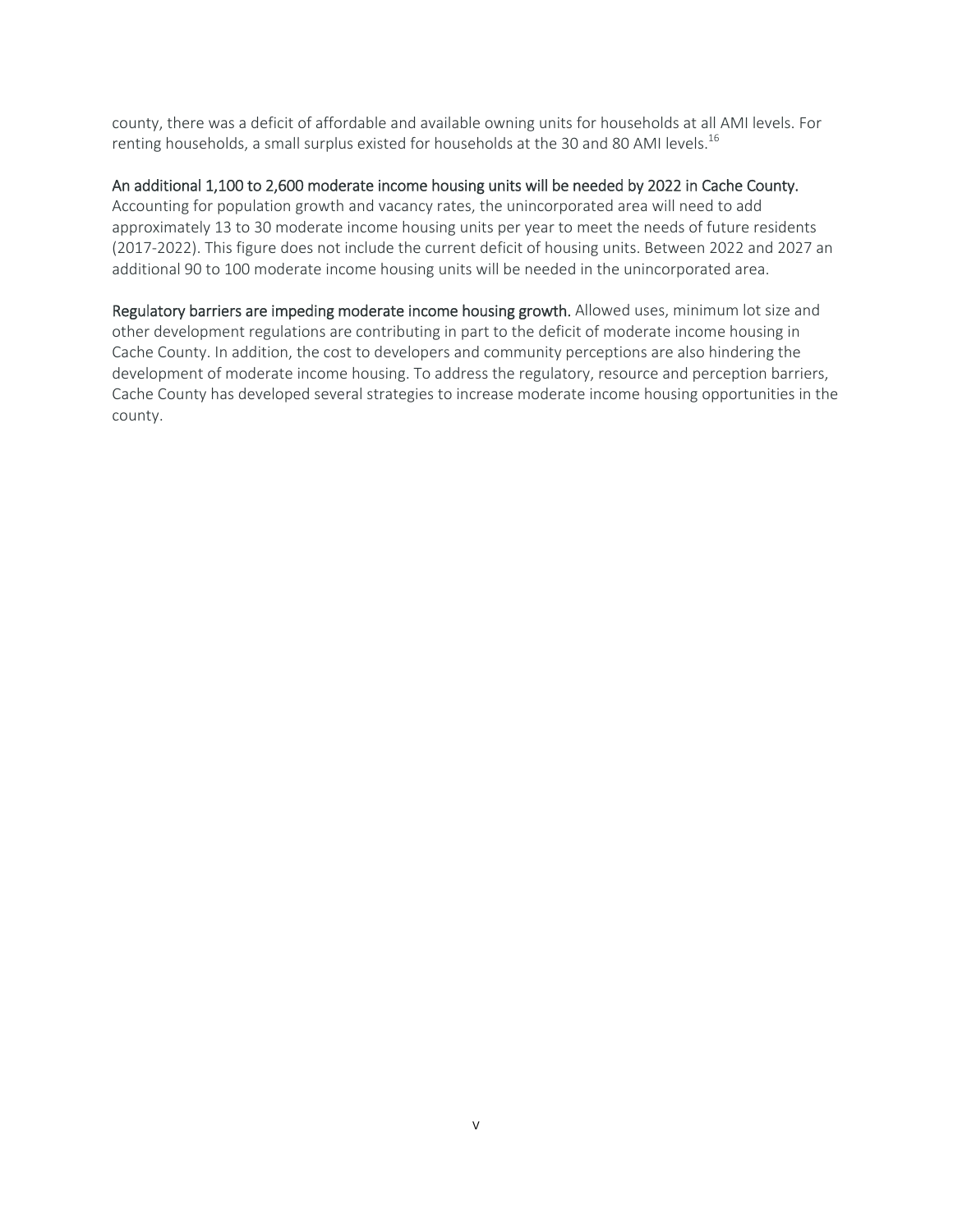# TABLE OF CONTENTS

## **DEMOGRAPHIC SUMMARY**

## **EXISTING HOUSING STOCK**

## EXISTING MODERATE INCOME HOUSING

## FUTURE MODERATE INCOME HOUSING

| Future Moderate Income Housing Need for the Next 5 and 10 Years18 |  |
|-------------------------------------------------------------------|--|

## **BARRIERS TO MODERATE INCOME HOUSING**

## **IMPLEMENTATION STRATEGIES**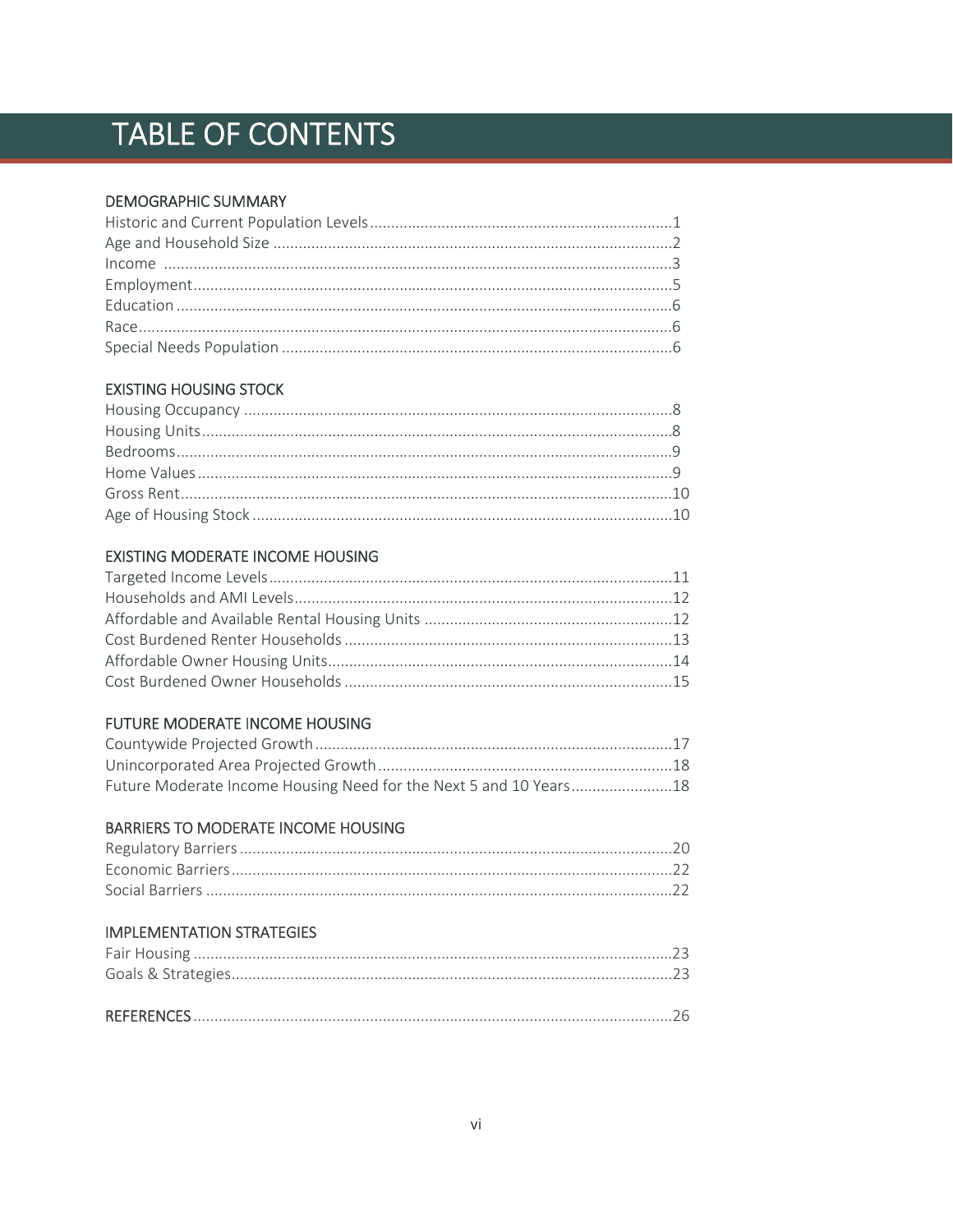## DEMOGRAPHIC SUMMARY

The demographic characteristics of a community can greatly influence housing demands. Population growth, income, economic conditions, and other characteristics are all factors that influence the types of housing and units desired by the community. This section summarizes these factors in Cache County in order to inform the demand for housing units and the type of housing units.

## *Chapter Highlights*

- Between 2000 and 2017 Cache County has added 33,000 residents. This was roughly the size of Smithfield in 2017. The unincorporated area added 634 residents during that time. As the population of the whole of Cache County continues to fluctuate, a variety of new housing types within developing areas will be needed along with the preservation and upkeep of the current housing stock.<sup>6, 17</sup>
- More housing for older adults may be needed. As the population in Cache County continues to rise so will the portion of older adults. Because older adults are more likely to have a disability, such as mobility impairments, it is important to consider location of housing for older adults, such as centrally located or near transit.
- Other groups with housing needs include minorities (16.1 percent of the population) who are more likely to live at or below the poverty level, and disabled populations (11 percent of the population) who often face financial and social hardships.<sup>10, 18</sup>
- Most moderate income earning households (80 percent of AMI or \$51,935) live in towns and cities. In total, 3 percent of moderate income earning residents of Cache County live in the unincorporated area. Despite the low percentage of moderate income residents in the unincorporated area, the Cache County Corporation may still be able to assist in the support of moderate income housing in the county as a whole. $8,15$
- Cache County touts a diversity of job types from education services and health care to manufacturing. These jobs support a variety of income levels from very low to high resulting in a need for a variety of housing types and levels of affordability.

## *HISTORIC AND CURRENT POPULATION LEVELS*

Cache County is a small urban county with rapidly growing communities. Most housing in the county occurs along the eastern side of the valley (see Figure 1 on next page). Since the 1970s the county has experienced steady growth between 20 and 30 percent per decade. Between 2000 and 2010, the county grew by 23.3% (see Table 1 on the next page). Although most growth is occurring in the 19 incorporated cities and towns throughout Cache Valley, the unincorporated county has experience steady growth at 16.1% between 2000 and 2010.<sup>5, 6, 7, 8, 17</sup>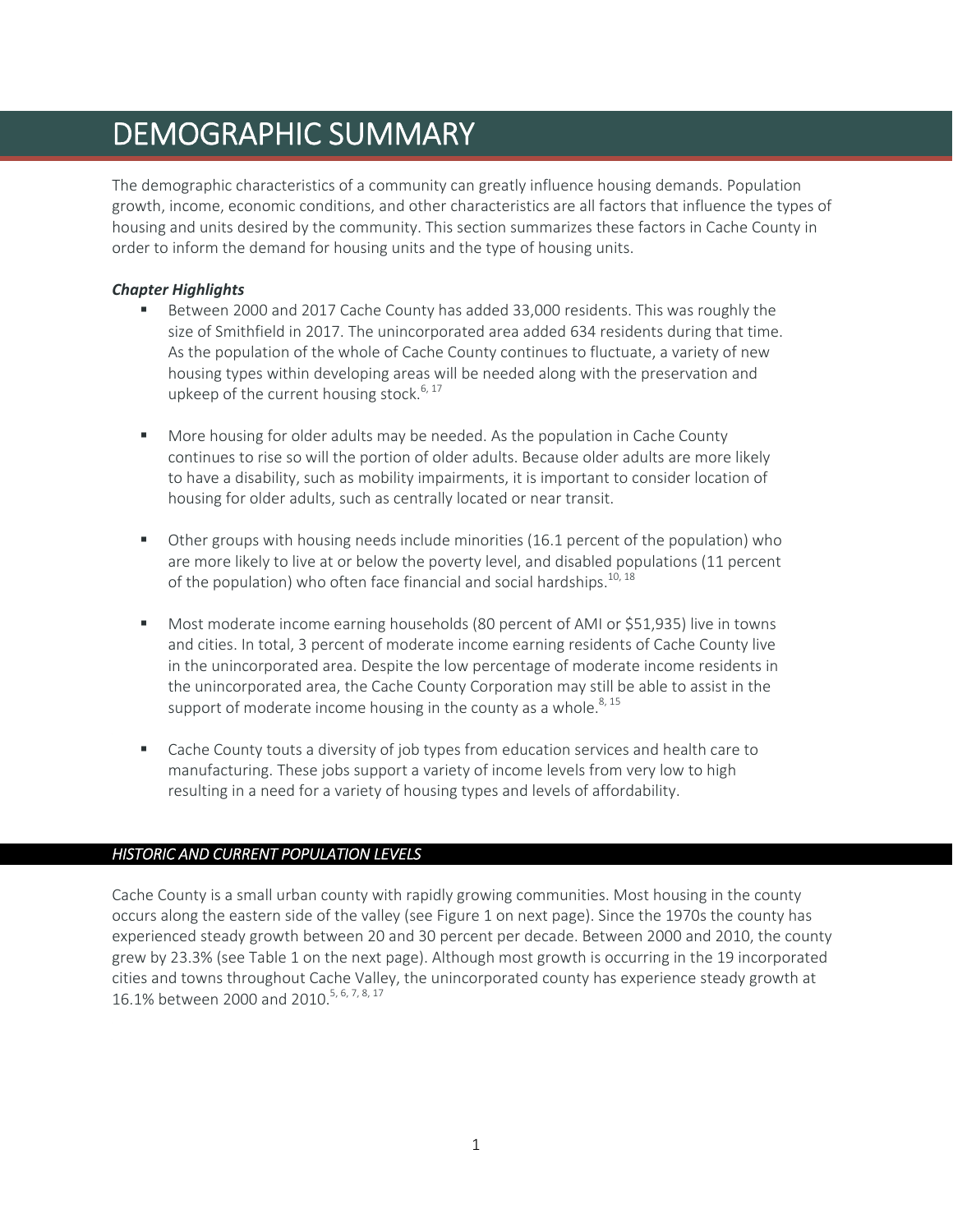

*Figure 1. Population estimates for Cache County.* 

|  |  |  |  |  |  |  | Table 1. Population of Cache County, all cities and unincorporated area from 2000 to 2010 and 2017. <sup>5, 6, 17</sup> |
|--|--|--|--|--|--|--|-------------------------------------------------------------------------------------------------------------------------|
|--|--|--|--|--|--|--|-------------------------------------------------------------------------------------------------------------------------|

|                     | 2000   | 2010    | % Change | 2017    |
|---------------------|--------|---------|----------|---------|
| Cache County        | 91.391 | 112.656 | 23.3%    | 124,438 |
| All Cities          | 85.665 | 106,005 | 23.7%    | 117.767 |
| Unincorporated Area | 5.726  | 6.651   | 16.1%    | 6.671   |

## *AGE AND HOUSEHOLD SIZE*

Cache County has a median age of 25 years old (see Table 2). This is considerably younger than other northern Utah counties and the state average of 30 years old. The younger median age can be attributed to the large population of young adults attending Utah State University. In addition, the county has a larger than average household size of 3.21 compared to other northern Utah counties.<sup>19</sup>

|                                    | Box Elder Co. | Cache Co. | Tooele Co. | Weber Co. | Utah  |
|------------------------------------|---------------|-----------|------------|-----------|-------|
| Household (HH) Size                | 3.08          | 3.21      | 3.36       | 3.09      | 3.27  |
| Median Age                         | 32.1          | 25.0      | 30.9       | 32.1      | 30.3  |
| ■ % of HH with Children under 18   | 32.6%         | 30.9%     | 34.2%      | 29.1%     | 30.5% |
| % of Total Population 19 and Under | 35.3%         | 35.5%     | 36.5%      | 31.2%     | 33.0% |
| % of Total Population 65 and Older | 12.5%         | 8.6%      | 9.1%       | 12.1%     | 10.9% |

*Table 2. Demographics of Cache County and surrounding counties.19*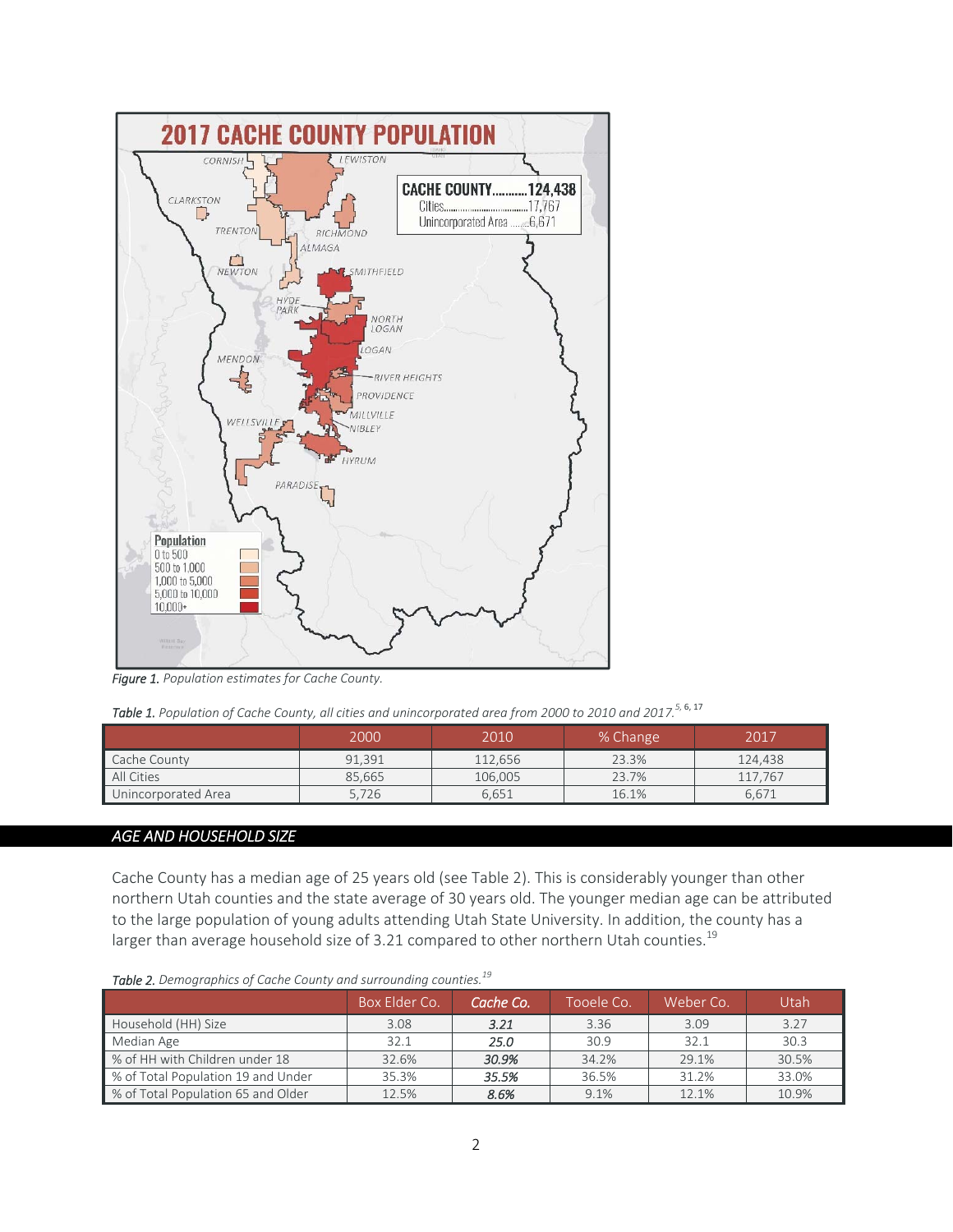## *Age Distribution*

According to the Kem C. Gardner Policy Institute, children (ages 0 to 17) made up 31.6 percent of the total population in the county in 2015 (see Figure 2). By 2025, the portion of children in the county is expected to decline by 2.6 percent to 29.0 percent of the county's total population. This decline is projected to continue into 2050. As the percentage of children decline in the county, the percentage of older adults (ages 65 and older) is projected to increase. In 2015, older adults made up 8.7 percent of the total population. By 2025, the percentage of older adults will increase to 11.7 percent of the population. By 2025, the number of older adults will have increased 62.3% from 2015.<sup>9</sup>



*Figure 2. 2015 (left) and 2025 (right) age distribution for Cache County. 9*

#### *INCOME*

The county median income or area median income (AMI) was \$51,935 in 2016 (see Table 3). Since 2007, Cache County's AMI has increased 15.3 percent. Compared to other northern Utah counties, Cache County's AMI was among the lowest (see Figure 3 on the next page).

| Table 3. Median household income in Cache County from 2007 to 2016. <sup>8, 14, 20, 21</sup> |  |  |  |
|----------------------------------------------------------------------------------------------|--|--|--|
|----------------------------------------------------------------------------------------------|--|--|--|

| Year | Median Income |
|------|---------------|
| 2007 | \$45,029      |
| 2010 | \$47,013      |
| 2013 | \$49,506      |
| 2016 | \$51,935      |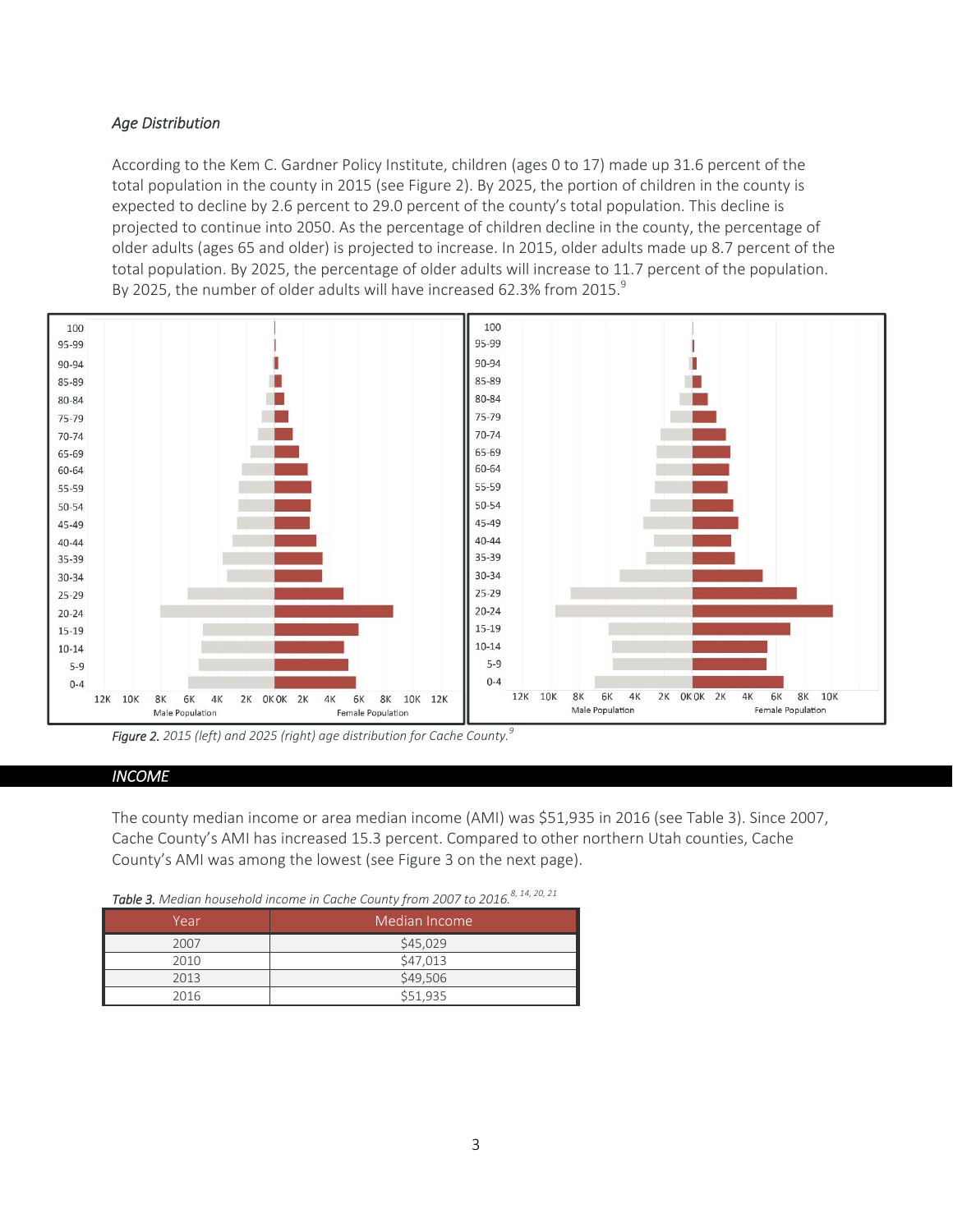

*Figure 3. Median household income for Cache and other northern Utah counties.<sup>8</sup>*

The unincorporated area has a higher percentage of households earning \$50,000 or more a year than all of Cache County and the cities (see Figure 4). Nearly 70% of households in the county earn \$50,000 or more per year. In the entire county and cities, 50% of households earn more than \$50,000 a year. This means most moderate income earning households (80 percent of AMI or \$51,935) live in cities.<sup>13</sup>



*Figure 4. Household income for Cache County, all cities and unincorporated area.<sup>11</sup>*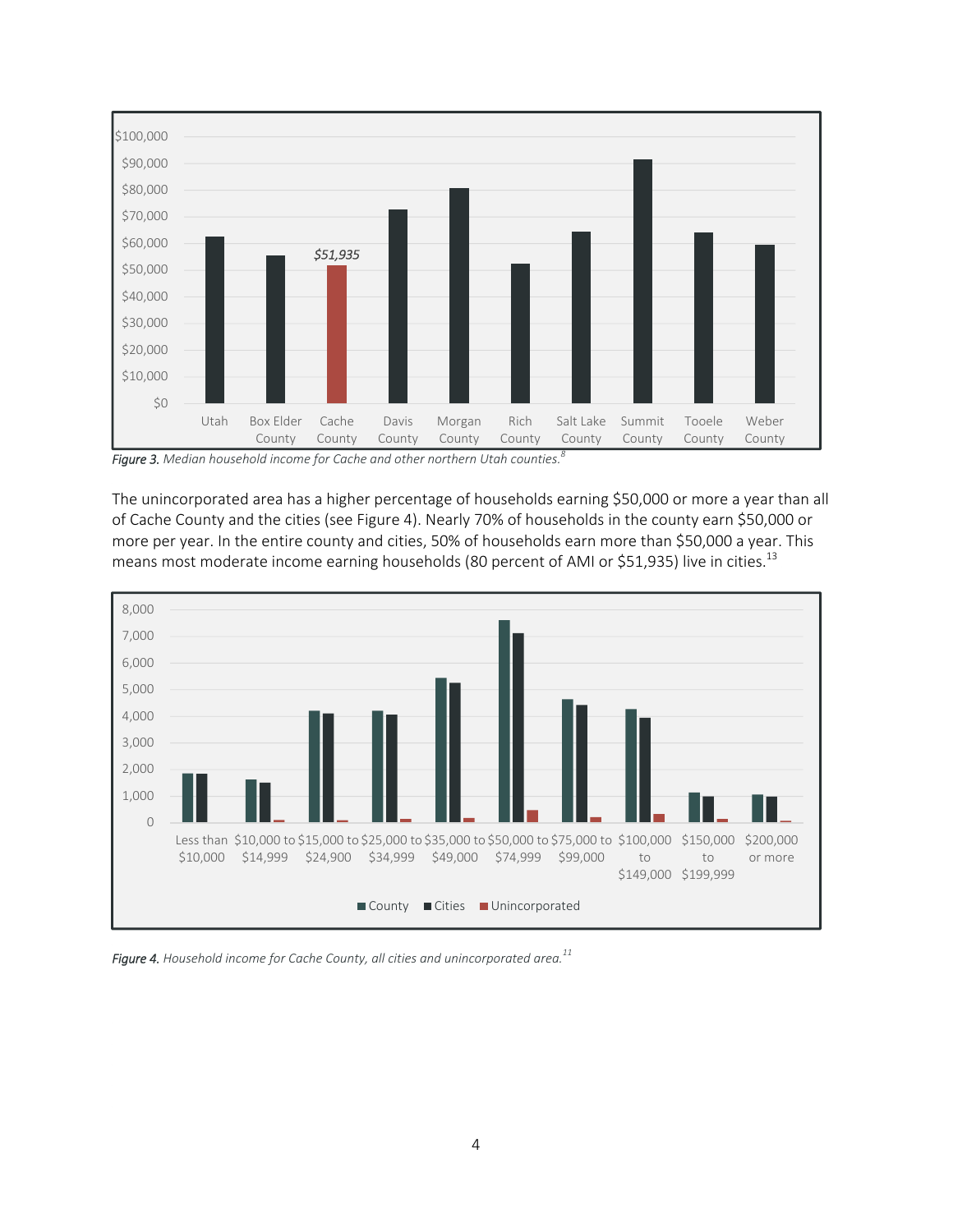#### *EMPLOYMENT*

Cache County has stable employment at 1.42 jobs per households (see Table 4 on the next). This was higher than most other northern Utah counties and the state average.

*Table 4. Jobs per household in Cache and other northern Utah counties.11*

|                    | Box Elder<br>ೂ              | Cache Co. | innele Ci      | Weber                             | Utah |
|--------------------|-----------------------------|-----------|----------------|-----------------------------------|------|
| Jobs per household | ່າດ<br>$\perp$ . $\angle$ . | 1.42      | 1.22<br>ن ر. 1 | $\sim$ $-$<br>$\perp$ . $\perp$ . | 1.34 |

About 1 out of 5 residents in Cache County were employed in educational services/health care/social assistance making it the largest employment sector in the county (see Table 5). This is largely due to Utah State University and the Cache School District, the two largest employers in Cache County (see Table 6). The educational services/health care/social assistance industry was also the largest employment sector in the unincorporated county at 26.5 percent. This was followed by manufacturing at 15.0 percent.<sup>11</sup>

*Table 5. Percentage of total employment by sector in Cache County, all cities and unincorporated area.11*

|                                                             | Cache Co. | <b>All Cities</b> | Unincorporated<br>Area |
|-------------------------------------------------------------|-----------|-------------------|------------------------|
| Agriculture/Forestry/Fishing/Hunting/Mining                 | 2.6%      | 2.3%              | 9.8%                   |
| Construction                                                | 4.9%      | 4.7%              | 8.5%                   |
| Manufacturing                                               | 18.3%     | 18.4%             | 15.0%                  |
| Wholesale Trade                                             | 1.5%      | 1.5%              | 1.9%                   |
| Retail Trade                                                | 12.0%     | 12.0%             | 10.8%                  |
| Transportation/Warehouse/Utilities                          | 2.7%      | 2.7%              | 1.9%                   |
| Information                                                 | 1.6%      | 1.6%              | 0.9%                   |
| Finance/Insurance/Real Estate/Rental/Leasing                | 3.6%      | 3.7%              | 1.8%                   |
| Professional/Scientific/Technical Services/Admin/Waste Mgmt | 10.8%     | 10.8%             | 9.5%                   |
| Educational Services/Health Care/Social Assistance          | 26.9%     | 26.9%             | 26.5%                  |
| Arts/Entertainment/Recreation/Accommodation/Food Services   | 8.2%      | 8.4%              | 3.9%                   |
| Other Services                                              | 4.5%      | 4.4%              | 6.3%                   |
| Public Administration                                       | 2.5%      | 2.5%              | 2.5%                   |

*Table 6. Largest employers in Cache County.22*

| Company                       | Sector                    | Employee Range | Location          |
|-------------------------------|---------------------------|----------------|-------------------|
| Utah State University         | <b>Education Services</b> | 7,000 to 9,999 | Logan             |
| Cache School District         | <b>Education Services</b> | 2,000 to 2,999 | North Logan       |
| Logan Regional Hospital - IHC | Health Care               | 1,000 to 1,999 | Logan             |
| Swift & Co.                   | Manufacturing             | 1,000 to 1,999 | Hyrum             |
| Conservice                    | <b>Technical Services</b> | 1,000 to 1,999 | Logan             |
| Icon Main Plant               | Manufacturing             | 500 to 999     | Logan, Smithfield |
| Schreiber Foods               | Manufacturing             | 500 to 999     | Logan, Smithfield |
| Wal-Mart                      | Retail Trade              | 500 to 999     | Logan             |
| Logan School District         | <b>Education Services</b> | 500 to 999     | Logan             |
| Logan City                    | Public Administration     | 500 to 999     | Logan             |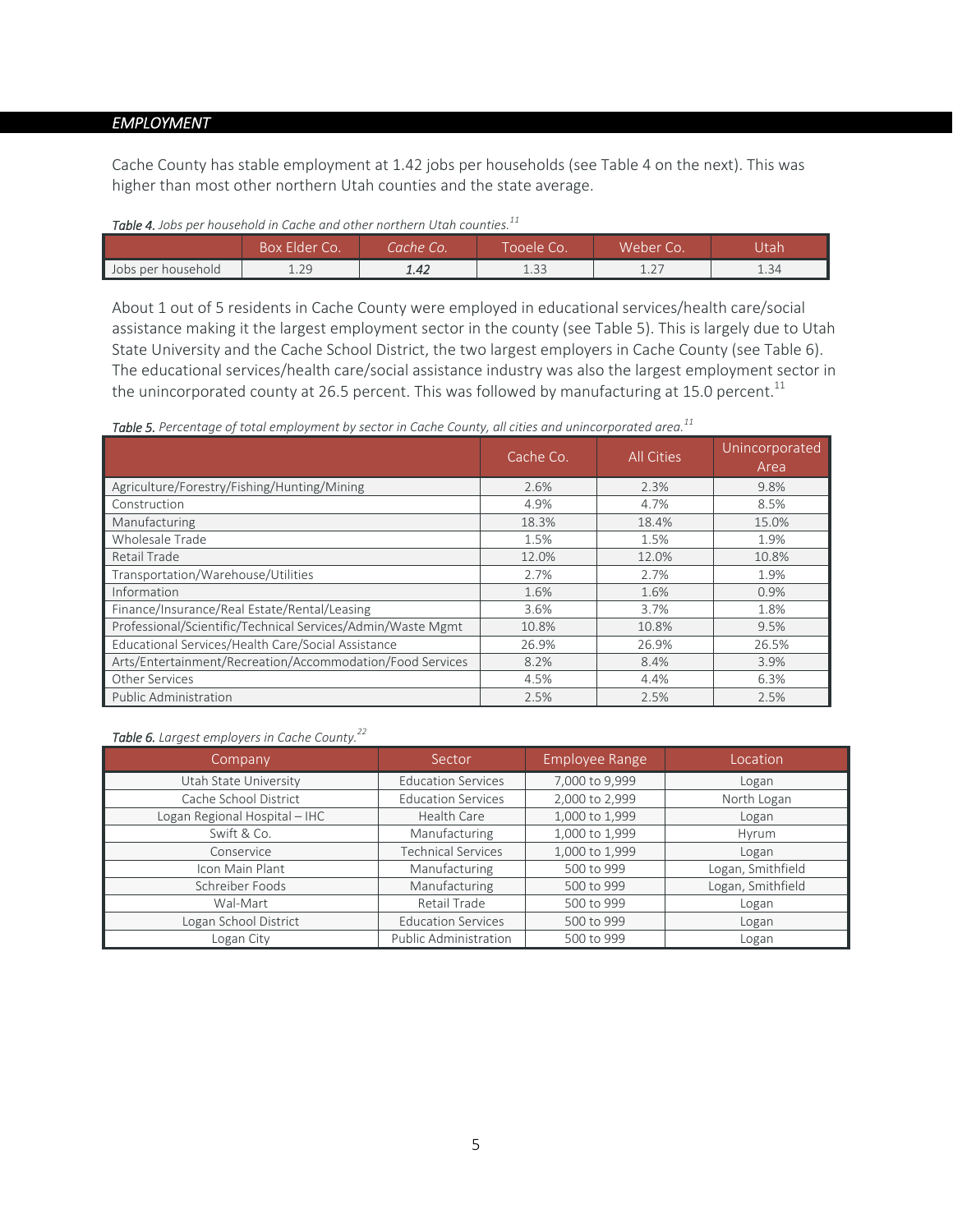#### *EDUCATION*

Cache County has an above average percentage of residents with at least a high school degree or higher (see Table 7). For residents with a bachelor's degree or higher, the county was the highest compared to other northern Utah counties.

|                                | Box Elder Co. | Cache Co. | Rich Co. | Tooele Co. | Weber Co | Utah  |
|--------------------------------|---------------|-----------|----------|------------|----------|-------|
| % High School Degree or Higher | 93.0%         | 93.0%     | 96.1%    | 91.6%      | 90.1%    | 91.5% |
| % Bachelor's Degree or Higher  | 21.4%         | 36.3%     | 20.4%    | 20.8%      | 23.3%    | 31.7% |

#### *Table 7. Education level in Cache and other northern Utah counties.23*

#### *RACE*

Cache County and the unincorporated area was largely made up of the race "White" (see Table 8). Nearly 84 percent of the entire county and 95 percent of the unincorporated area were "White." Minorities made up 16.1 percent of the county and 5.5 percent of the unincorporated area. The largest minority race was "Hispanic or Latino" at 10.3 percent of the entire county and 3.7 percent of the unincorporated area.

#### *Table 8. Racial makeup of Cache County and the unincorporated area.10*

|                                          | Cache County |            |            | Unincorporated Area |
|------------------------------------------|--------------|------------|------------|---------------------|
|                                          | Population   | Percentage | Population | Percentage          |
| <b>Total Population</b>                  | 118,824      | ۰.         | 5,891      |                     |
| White                                    | 99,736       | 83.9%      | 5,566      | 94.5%               |
| Hispanic or Latino                       | 12,276       | 10.3%      | 217        | 3.7%                |
| Black or African American                | 862          | 0.7%       | 73         | 1.2%                |
| American Indian or Native Alaska         | 530          | 0.4%       |            | 0.1%                |
| Asian                                    | 2.731        | 2.3%       |            | 0.0%                |
| Native Hawaiian & other Pacific Islander | 403          | 0.3%       |            | 0.0%                |
| Some other race                          | 524          | 0.4%       |            | $0.0\%$             |
| Two or more races                        | 1.761        | 1.5%       | 23         | 0.4%                |

#### *SPECIAL NEEDS POPULATION*

#### *Older Adults*

The portion of the population made up of older adults will continue to increase over the next 32 years (to 2050) and beyond. In addition, older adult were more likely to have a disability. In Cache County, approximately 33 percent or 3,357 older adults live with a disability.<sup>24</sup> Some older adults may decide to stay in their homes but other may not be able to remain in their homes or may choose to relocate to a unit that better suits their preference and needs. A diversity of housing types is needed, including rental housing for older adults. Additional units closer to commercial centers and everyday services (e.g., grocery, doctor, senior centers, etc.) will also be needed. This is because mobility, the ability of a person to move oneself within community environments, is the most common disability in older adults.

#### *Persons with Disabilities*

Approximately 11 percent of residents in the unincorporated area have a disability or 715 residents as of 2016 (see Table 9). In the entire county, 10,627 or 9 percent of residents have a disability. In the entire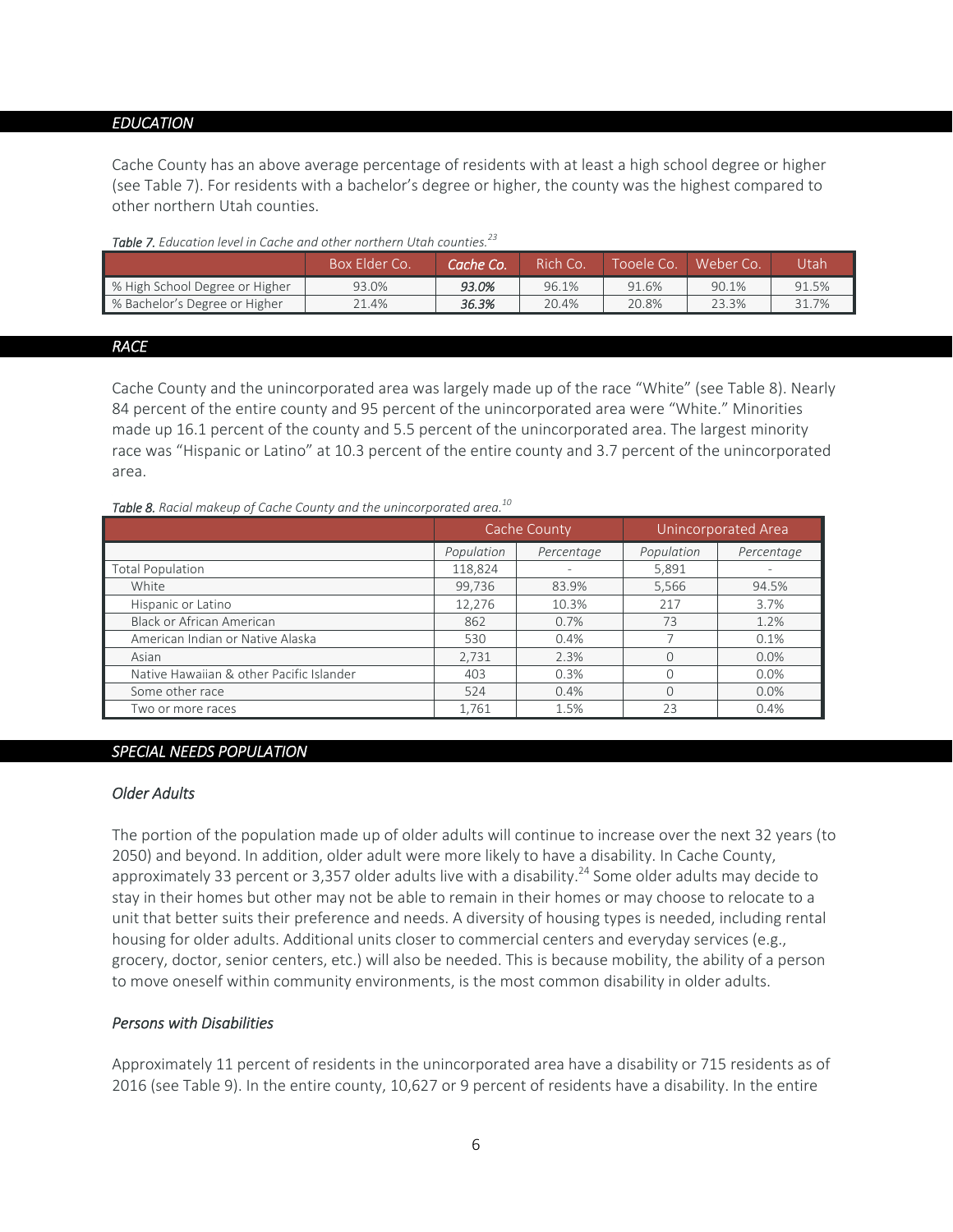county, about 4.6 percent of people under 18 live with a disability, 7.0 percent for ages 18 to 65, and 32.3 percent for those 65 and over.<sup>24</sup>

|                                       | 18 and Under | 19 to 64 | 65 and Older | Total |
|---------------------------------------|--------------|----------|--------------|-------|
| Population with a Disability          |              |          |              | 715   |
| With a Hearing Difficulty             | 7.7%         | 46.2%    | 46.1%        | 130   |
| With a Vision Difficulty              | 0.0%         | 56.7%    | 43.3%        | 141   |
| With a Cognitive Difficulty           | 0.0%         | 69.2%    | 30.8%        | 182   |
| With an Ambulatory Difficulty         | 0.0%         | 66.7%    | 33.3%        | 102   |
| With a Self-Care Difficulty           | 0.0%         | 75.8%    | 24.2%        | 58    |
| With an Independent Living Difficulty | n/a          | 50.1%    | 49.9%        | 102   |

*Table 9. Population with a disability in the unincorporated area of Cache County.<sup>24</sup>*

Twenty six percent of residents with a disability live at less than 125 percent of the poverty level. People with disabilities often face financial and social difficulties that make it difficult to obtain housing.<sup>18</sup>

## *Veterans*

Over 3,735 veterans lived in Cache County in 2016, including 3,513 in the cities and over 222 in the unincorporated area. Of those veterans, 519 had a service‐connected disability rating, with 494 in cities and 25 in the unincorporated area.<sup>25</sup>

## *Homeless*

Based on the 2018 State of Utah Annual Report on Homelessness and the Point‐In‐Time count that was conducted, an approximate total of 67 people were considered homeless in Cache County. However, homeless counts have not been an accurate representation of the true number of homeless due to many errors in the estimating process. Despite inaccuracies in estimating the true number of homeless people in the county, there appears to be a need to develop or promote programs designed to help homeless individuals become stably housed. A portion of current homeless populations are sent to Ogden or Salt Lake City for temporary housing.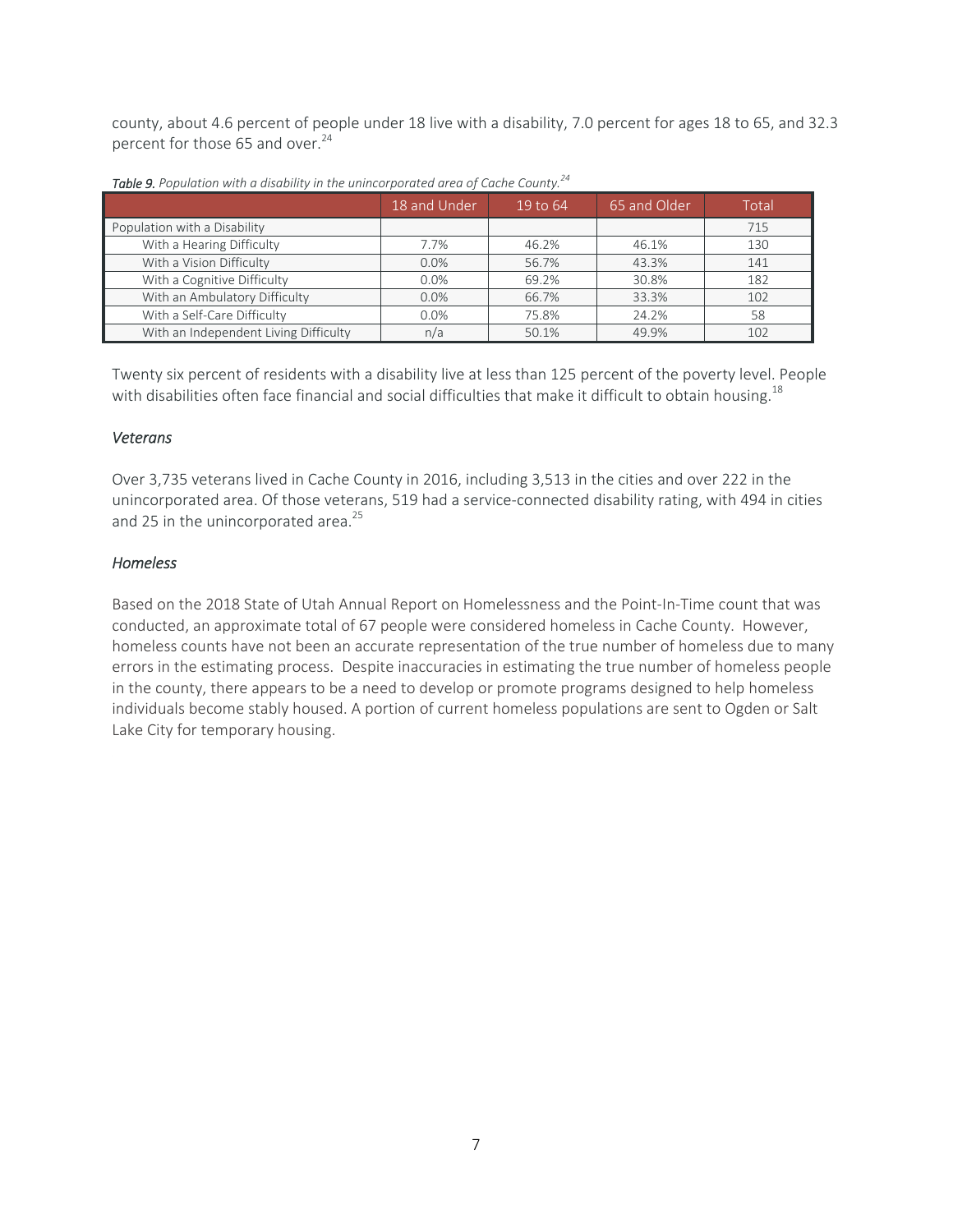## EXISTING HOUSING STOCK

The housing stock of a community helps determine the condition and need of current and future housing. This section summarizes the different categories of housing and the role they play in determining the quality of housing units in Cache County.

## *Chapter Highlights*

- Sixty three percent of housing units in the county and 87.2 percent in the unincorporated area were owner-occupied. <sup>8</sup> Although homeownership is widespread in Cache County, rental housing units are important for providing a balanced housing stock.
- **Didentify 1** Over 95 percent of housing in the unincorporated area were single family housing units and less than 1 percent were multifamily housing units. $8$
- The cost of housing is continuing to rise. From 2007 to 2016, home values grew by 24 percent and gross rent by 20 percent.<sup>8</sup>
- **About 55 percent of homes in the county and the unincorporated area were more than 30 years** old.<sup>8</sup> Homes older than 30 years generally require more rehabilitation than newer homes. Moderate to very low income earning households would need assistance to provide ongoing maintenance to the older homes.

## *HOUSING OCCUPANCY*

Housing in Cache County was primarily made up of owner‐occupied housing (see Table 10). As of 2016, the county had 36,093 occupied housing units, 23,194 owner‐occupied units (or 64.3 percent of all housing units), and 12,899 renter-occupied units. In the unincorporated area, there were 1,817 occupied housing units, 12.8 percent were renter-occupied or 233 units and 87.2 percent owner-occupied or 1,584 units $8$ 

| <u>umnon bonucu urcu.</u> |                        |       |                                                  |
|---------------------------|------------------------|-------|--------------------------------------------------|
|                           | Occupied Housing Units |       | Owner-Occupied Housing   Renter-Occupied Housing |
| Cache County              | 36.093                 | 64.3% | 35.7%                                            |
| Cities                    | 34.321                 | 63.0% | 37.0%                                            |
| Unincorporated Area       | 1.772                  | 87.2% | 12.8%                                            |

*Table 10. Housing unit occupancy and percentage of owner‐ and renter‐occupied housing in Cache County, cities and unincorporated area.8*

## *HOUSING UNITS*

Nearly 66 percent of the current housing stock in Cache County was single family detached homes. The county also has a good supply of multi‐family housing units (2 or more housing units) and mobile homes (see Table 11 on the next page). Of the 39,192 housing units in the county, 9,959 were multifamily homes and 946 were mobile homes. In the unincorporated area, of the 2,430 housing units, less than 1 percent were multifamily (2 or more units). All large multifamily housing (5 or more units) occurred largely in cities, including Logan and North Logan. $^8$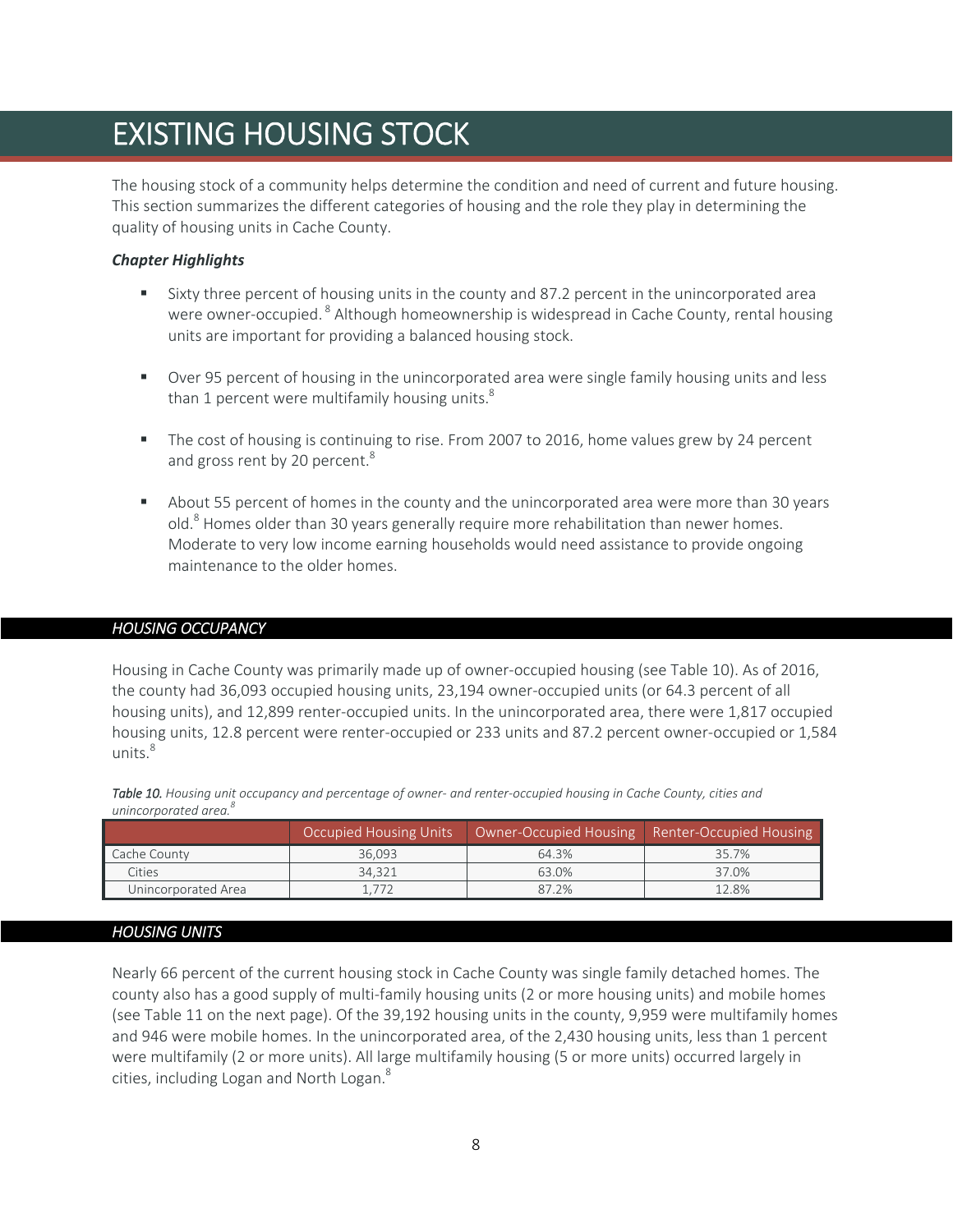|  |  |  |  | Table 11. Housing unit type in Cache County, cities and unincorporated area. <sup>8</sup> |  |
|--|--|--|--|-------------------------------------------------------------------------------------------|--|
|--|--|--|--|-------------------------------------------------------------------------------------------|--|

|                     | Total Housing<br>Units | Single Family,<br><b>Detached</b> | Single Family,<br>Attached | Multi-Family | Mobile Home |
|---------------------|------------------------|-----------------------------------|----------------------------|--------------|-------------|
| Cache County        | 39.192                 | 25.819                            | 2.817                      | 9.595        | 946         |
| Cities              | 36.597                 | 23.354                            | 2.769                      | 9.580        | 879         |
| Unincorporated Area | 2.595                  | 2.465                             | 48                         |              | 6,          |

## *BEDROOMS*

A range of bedrooms per housing unit (studio, one‐bedroom, etc.) is needed to support individuals, couples, and large families. In Cache County the majority of the housing stock consists of 3 or more bedrooms (see Table 12). Studio or no‐bedroom units and one‐bedroom units totaled 7.0 percent of all housing units. The unincorporated area followed the same pattern. Just over 8 percent of all housing units were studio and one bedroom units and the majority of housing units consisted of 3 or more bedrooms.<sup>8</sup>

*Table 12. Number of bedrooms per housing unit in Cache County, cities and unincorporated area.8*

|                     | Studio/No<br><b>Bedroom</b> | 1 Bedroom | 2 Bedrooms | 3 Bedrooms | 4 Bedrooms | $5 +$<br><b>Bedrooms</b> |
|---------------------|-----------------------------|-----------|------------|------------|------------|--------------------------|
| Cache County        | 517                         | 2.232     | 9.412      | 10.428     | 8.107      | 8.496                    |
| Cities              | 444                         | 2.108     | 8.920      | 9,870      | 7,504      | 7,916                    |
| Unincorporated Area | 73                          | 124       | 492        | 558        | 603        | 580                      |

#### *HOME VALUES*

The median value of homes in Cache County in 2016 was \$197,700 (see Figure 6). Since 2007 the median value of a home has risen 24 percent or by \$38,400. Seventy six percent of homes in the county and 54 percent of homes in the unincorporated area were valued between \$150,000 and \$300,000. The majority of homes in the unincorporated area (88 percent) were valued at \$150,000 or more.<sup>8, 26</sup>



*Figure 5. Home values in Cache County, cities and unincorporated area.8*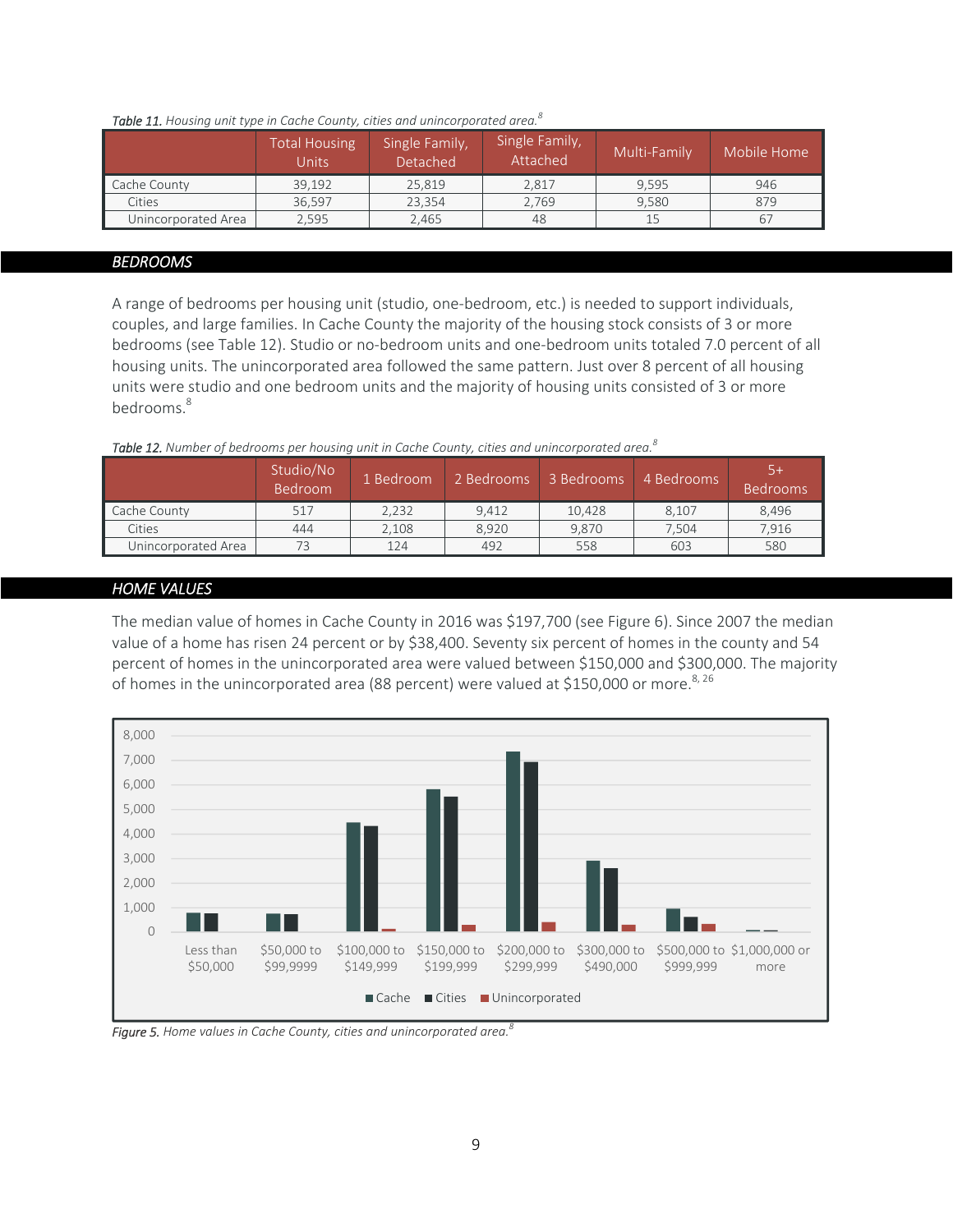#### *GROSS RENT*

The median gross rent in Cache County was \$736 in 2016. This was a 20 percent increase from 2007 when the median gross rent was \$613. Fifty percent of gross rents in the unincorporated area was between less than \$500 per month (see Figure 6). In the entire county, 67 percent of gross rents were between \$500 and \$999 per month. $8,14$ 



*Figure 6. Gross rent in Cache County, cities and unincorporated area. 8*

#### *AGE OF HOUSING STOCK*

Approximately 54 percent of the housing stock in Cache County was built prior to 1980, and 15 percent built prior to 1950 (see Figure 7). Less than 4.3 percent of the county were new homes (2010 or later). In the unincorporated area 42 percent of the housing stock was built prior to 1980, and 14.4 percent built prior to 1950. Only 7 percent of the unincorporated area were newer homes (2010 or later). Housing older than 30 years typically requires more rehabilitation than newer homes. Sixty three percent of homes in the county and 54 percent of homes in the unincorporated area were older than 30 years. $^8$ 



*Figure 7. Age of housing stock in Cache County, cities and unincorporated area. 8*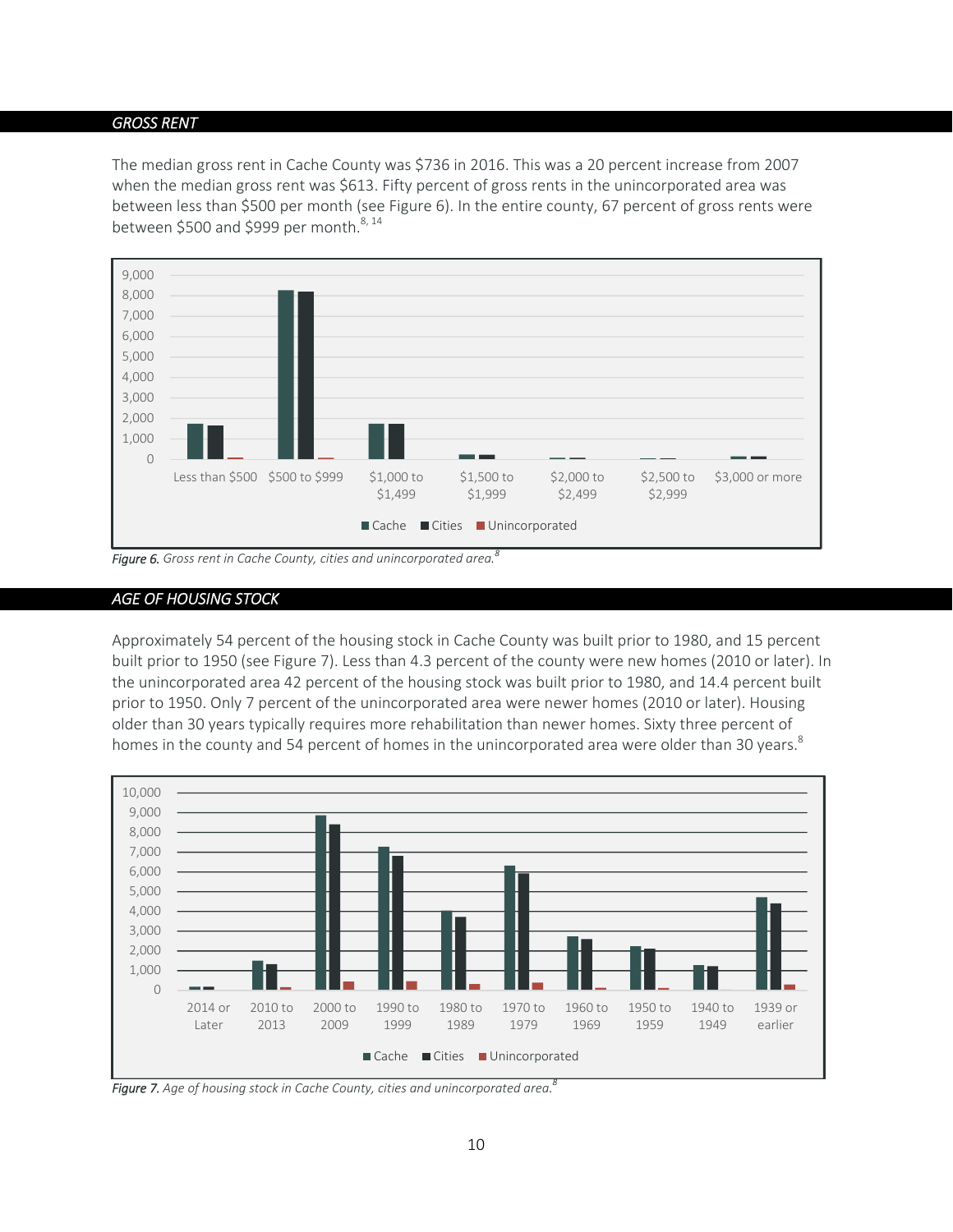## EXISTING MODERATE INCOME HOUSING

## *Chapter Highlights*

- Almost 44 percent of households in Cache County and 30 percent in unincorporated area earned a moderate income (80 percent AMI or \$41.548) or lower.<sup>13, 15, 16</sup>
- Households that earn 50 percent of the AMI or lower cannot afford the median gross rent (\$736) in the county. Households that earn 80 percent of the AMI or lower cannot afford a mortgage for a median valued home (\$197,700) in the county.  $^{13, 15, 16}$
- In the unincorporated area there was a deficit of affordable and available rental housing for households at the 50 percent AMI levels. At the 30 and 80 percent AMI levels there is a surplus of 2 and 6 rental housing units. In the entire county there was a deficit of almost 2,000 rental units for households at the 30 and 50 percent AMI levels.<sup>13, 15, 16</sup>
- In the unincorporated area there was a deficit of affordable and available owner housing for households at the 30, 50 and 80 percent AMI levels. Households earning 80 percent of the AMI in Cache County were the only level to have a surplus of housing units.  $^{13, 15, 16}$

## *TARGETED INCOME LEVELS*

Moderate income housing is housing occupied or reserved for occupancy by households with a gross income equal to or less than 80 percent of the area median income for households of the same size in Cache County. The AMI for Cache County was \$51,935. Eighty percent of that amount is \$41,548. Therefore, for the purpose of this plan, moderate income housing in Cache County during the year 2016 is defined as those housing units that were affordable to households that earn \$41,548 or less annually. Approximately 41.2 percent of all households in the county and 30.1 percent in the unincorporated area earn \$41,548 or less annually. 13, 15, 16

Families that pay more than 30 percent of their income for housing are considered cost burdened and may have difficulty affording necessities, such as food, clothing transportation, and insurance. Therefore, affordability or affordable housing is when a household pays no more than 30 percent of its annual income on housing.

To estimate the supply of moderate income housing, the following targeted income levels were evaluated: 30 percent (very low income), 50 percent (low income), and 80 percent (moderate income) of the AMI. Table 13 (on the next page) lists the annual household income, the maximum affordable monthly rent, and the maximum affordable mortgage loan amount for each targeted AMI level. For example, a household earning 50 percent of the AMI makes \$25,967 annually, can afford to spend \$649 monthly on rent, and can afford a home priced up to \$72,768.<sup>13, 15, 16</sup>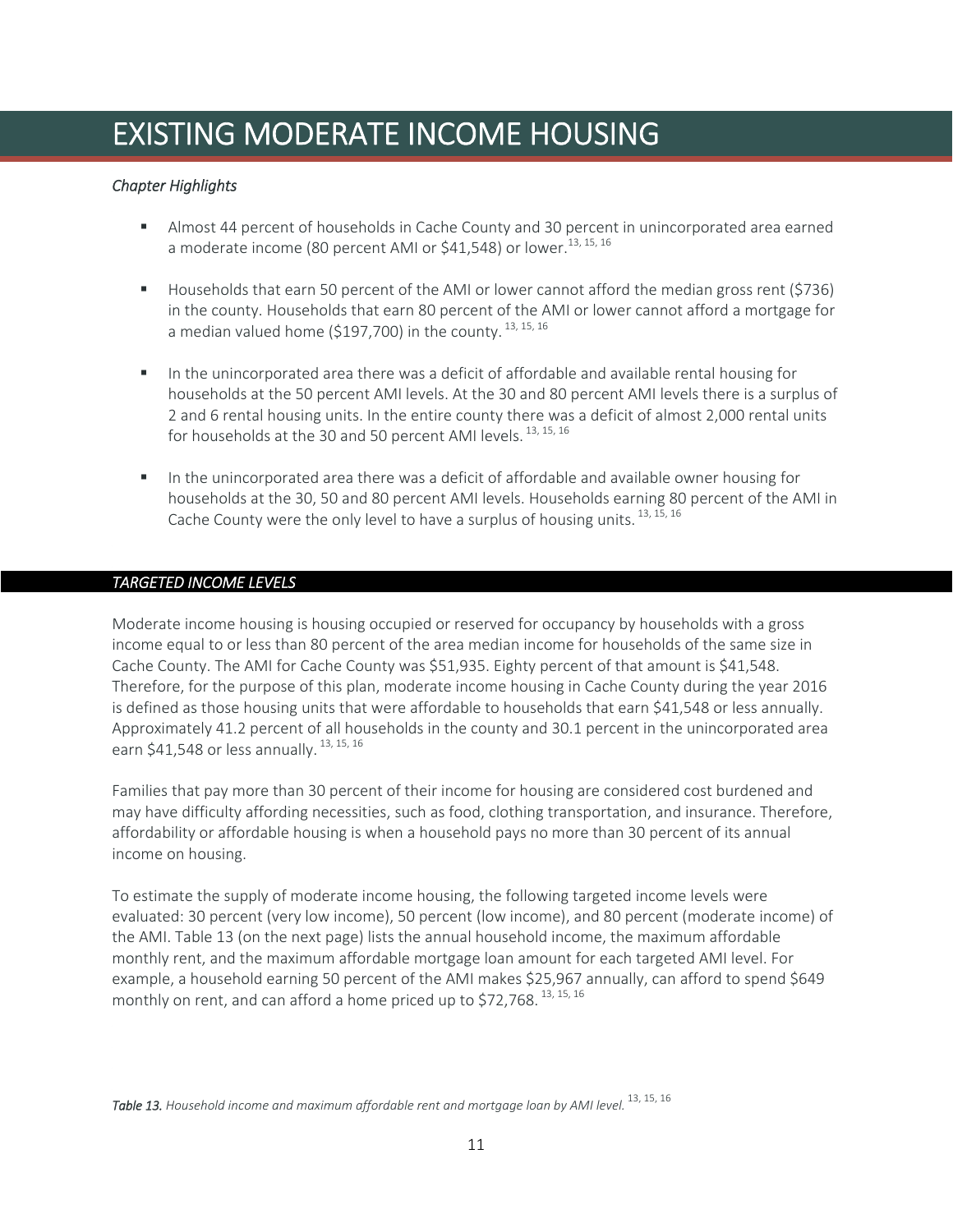| Targeted AMI Level | Annual Household Income | Maximum Affordable Rent | Maximum Affordable<br>Mortgage Loan |
|--------------------|-------------------------|-------------------------|-------------------------------------|
| $\leq$ 30% AMI     | \$15,580                | \$389                   | \$27,690                            |
| >30% to ≤50% AMI   | \$25,967                | <b>\$649</b>            | \$72,768                            |
| >50% to ≤80% AMI   | \$41,548                | \$1,038                 | \$140,384                           |

Maximum affordable gross rent included utilities.

 $*$ Maximum affordable mortgage loan assumed a monthly utility expense of \$230. This was based on local estimates. For the purpose of calculating mortgage payments, a 3.71% interest rate on a 30‐year fixed rate mortgage was assumed.

### *HOUSEHOLD AND AMI LEVELS*

In the unincorporated area 30.1 percent of households were moderate income earning or lower (see Table 14). <sup>13, 15, 16</sup> Households that earn 50 to 80 percent of the AMI were the largest group of moderate income households.

| <b>AMI</b> Level  | Number of Households | Percentage of Total Households |
|-------------------|----------------------|--------------------------------|
| $\leq$ 30% AMI    | 77                   | 3.9%                           |
| >30% to ≤50% AMI  | 186                  | 9.5%                           |
| >50% to ≤80% AMI  | 325                  | 16.6%                          |
| >80% to ≤100% AMI | 171                  | 8.7%                           |
| >100% AMI         | 1,198                | 61.3%                          |
| TOTAL             | 1.952                | 100.0%                         |

#### *AFFORDABLE AND AVAILABLE RENTAL HOUSING UNITS*

Of the 36,093 occupied housing units in the Cache County, approximately 35.8 percent or 12,899 housing units were renter‐occupied in 2016. In the unincorporated area, 191 units or 8.2 percent of housing units were renter-occupied (see Table 15). A unit is affordable when a household (2.84 persons) at a defined AMI level can rent the unit without paying more than 30 percent of its gross income on housing and utility costs. Most affordable and available units in Cache County were located in cities (see Table 16, 17 and 18 on the next page).  $^{15, 16}$ 

*Table 15. Number and percentage of renter households in the unincorporated area*. <sup>15</sup>

| <b>AMI</b> Level | Number of Renters | <b>Running Total</b>     | Percentage of Total<br><b>Households</b> |
|------------------|-------------------|--------------------------|------------------------------------------|
| $\leq$ 30% AMI   |                   |                          | 1.8%                                     |
| >30% to ≤50% AMI | 86                | 91                       | 31.3%                                    |
| >50% to <80% AMI | 100               | 191                      | 36.4%                                    |
| $\geq 80\%$ AMI  | 84                | 275                      | 30.5%                                    |
| TOTAL            |                   | $\overline{\phantom{a}}$ | 100.0%                                   |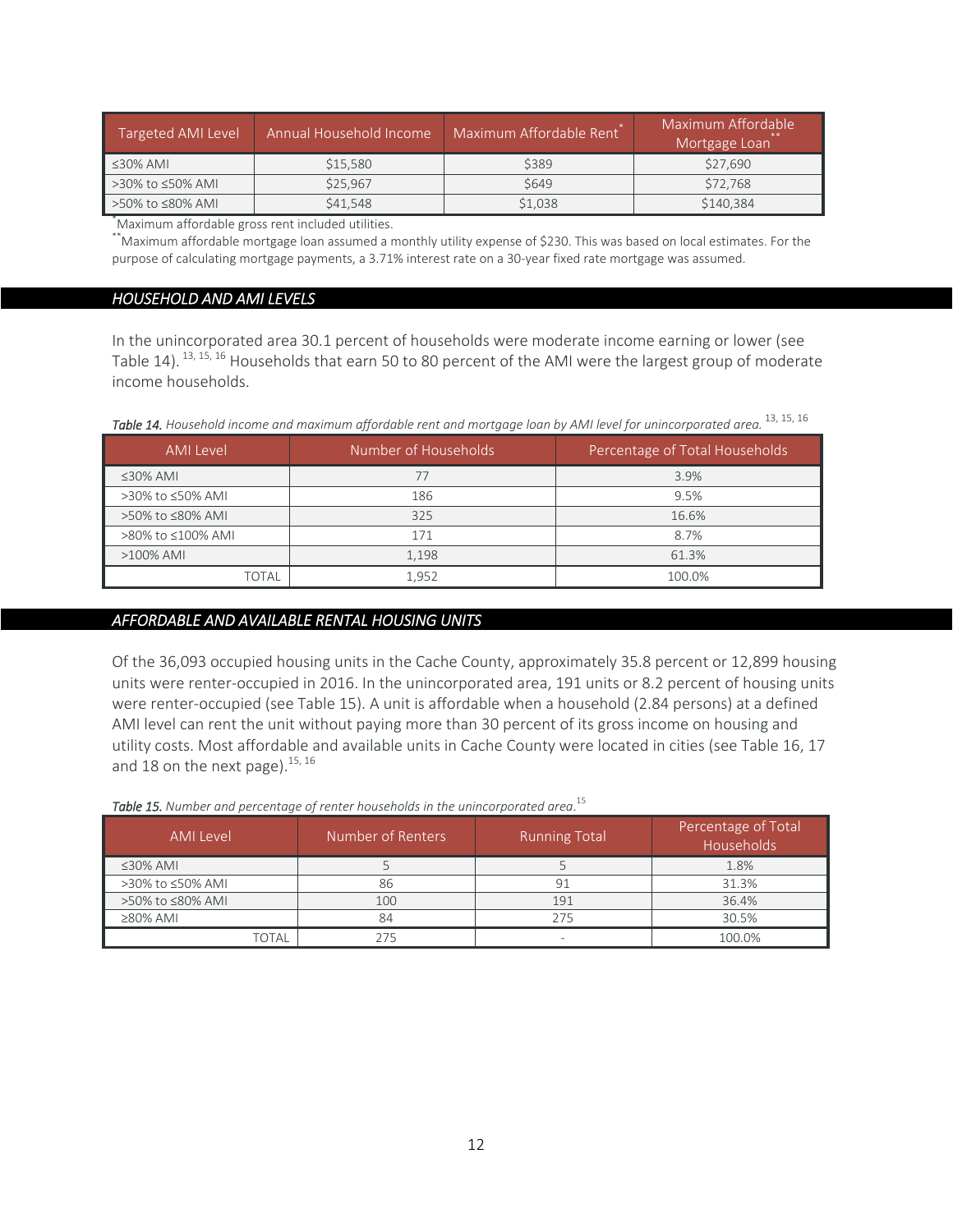| <30%AMI Level<br>(Maximum Affordable Monthly Rent) | Cache County | Cities   | Unincorporated Area |
|----------------------------------------------------|--------------|----------|---------------------|
| Affordable Units                                   | 1,780        | 1,599    | 181                 |
| Renter Households                                  | 2.590        | 2.585    |                     |
| Surplus/Deficit of Affordable Units                | $-810$       | $-986$   | 176                 |
| Affordable & Available Units                       | 645          | 638      |                     |
| Surplus/Deficit Affordable & Available Units       | $-1.945$     | $-1.947$ |                     |

**Table 17.** Affordable and available rental housing units at the 50 percent AMI level.  $^{13,\,15,\,16}$ 

| ≤50%AMI Level<br>(Maximum Affordable Monthly Rent) | Cache County | Cities   | Unincorporated Area |
|----------------------------------------------------|--------------|----------|---------------------|
| Affordable Units                                   | 6,350        | 6,126    | 224                 |
| Renter Households                                  | 5.300        | 5,209    | 91                  |
| Surplus/Deficit of Affordable Units                | 1.050        | 917      | 133                 |
| Affordable & Available Units                       | 3.430        | 3.353    |                     |
| Surplus/Deficit Affordable & Available Units       | $-1.870$     | $-1.856$ | $-14$               |

| Table 18. Affordable and available rental housing units at the 80 percent AMI level. <sup>13, 15, 16</sup> |  |  |  |  |  |
|------------------------------------------------------------------------------------------------------------|--|--|--|--|--|
|------------------------------------------------------------------------------------------------------------|--|--|--|--|--|

| ≤80%AMI Level<br>(Maximum Affordable Monthly Rent) | Cache County | <b>Cities</b> | Unincorporated Area |
|----------------------------------------------------|--------------|---------------|---------------------|
| Affordable Units                                   | 11,810       | 11,528        | 282                 |
| Renter Households                                  | 8.560        | 8.369         | 191                 |
| Surplus/Deficit of Affordable Units                | 3.250        | 3,159         | 91                  |
| Affordable & Available Units                       | 8.430        | 8.233         | 197                 |
| Surplus/Deficit Affordable & Available Units       | $-130$       | $-136$        |                     |

A unit is affordable and available only if that unit is both under 30 percent of a household's annual income and vacant, or is currently occupied by a household at or below the defined AMI level. In Cache County, there were 8,560 renter households but only 8,430 affordable and available rental units for households at the 80 percent AMI level (see Figure 18). This mean there was a deficit of 130 rental units. At the 80 percent AMI level in the unincorporated area there was a surplus of 6 rental units. At the 50 percent AMI levels both the county and unincorporated area were at a deficit (see Table 17). At the 30 percent AMI level there was a deficit of 1,945 affordable and available units for the county and a surplus of 2 units (see Table 16). In general, there is not enough affordable and available rental housing units in the county and a small surplus of rental units for households earning in the 30 and 80 percent AMI levels in the unincorporated area. There is a growing need for additional rental housing units for very low‐ to moderate-income earning households throughout the county.<sup>13, 15, 16</sup>

## *COST BURDENED RENTER HOUSEHOLDS*

When a household spends more than 30 percent of their annual income on housing they are considered cost burdened. In Cache County, 42.8 percent of households with a moderate income or lower were considered cost burdened (see Table 19 on the next page). Over 99 percent of those cost burdened households lived in cities.<sup>15</sup>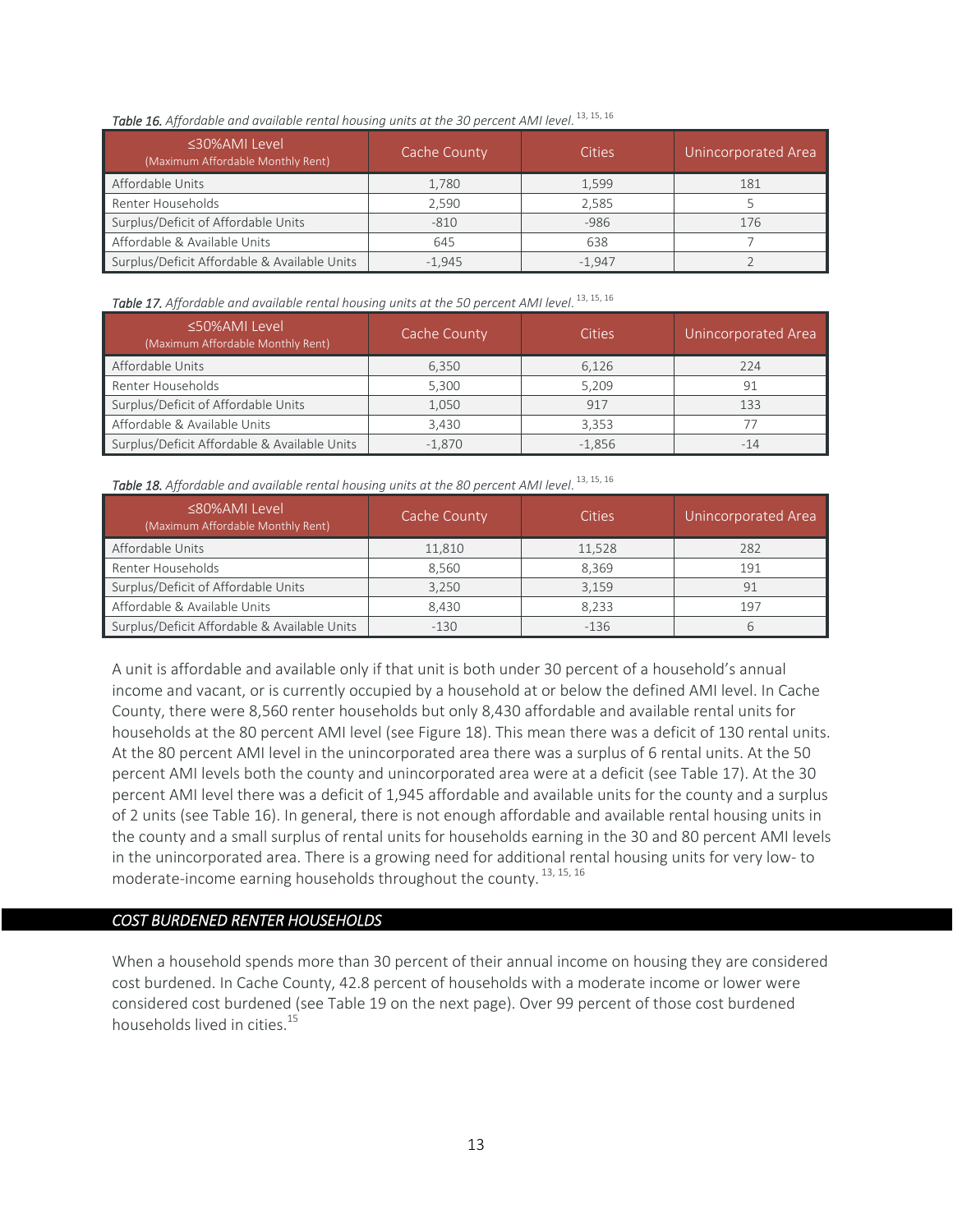#### *Table 19. Percentage of cost burdened renters. 15*

| Cost Burdened<br>$(230\% \text{ of income})$ | Cache County | <b>Cities</b> | Unincorporated Area |
|----------------------------------------------|--------------|---------------|---------------------|
| $\geq$ 30% AMI                               | 2,120, 81.8% | 2,120, 81.8%  | $0.0.0\%$           |
| →30% to ≤50% AMI                             | 1,955, 72.1% | 1,940, 73.9   | 15, 17.4%           |
| →50% to ≤80% AMI                             | 1,210, 37.1% | 1,204, 38.1   | $6.6.0\%$           |

When a household spends more than 50 percent of their annual income on housing they are considered severely cost burdened. In Cache County, 1 in 5 households were considered severely cost burdened (see Table 20). Almost all severely cost burdened households were in cities (greater than 99 percent).<sup>15</sup>

#### *Table 20. Percentage of severely cost burdened renters*. 15

| Severely Cost Burdened<br>(≥50% of income) | Cache County | Cities       | Unincorporated Area |
|--------------------------------------------|--------------|--------------|---------------------|
| $>30\%$ AMI                                | 1,790, 69.1% | 1,790, 69.2% | $0.0.0\%$           |
| →30% to ≤50% AMI                           | 485, 17.8%   | 485, 17.8%   | $0.0.0\%$           |
| →50% to ≤80% AMI                           | 210, 6.4%    | 208, 6.5%    | 2, 2.0%             |

## *AFFORDABLE AND AVAILABLE OWNER OCCUPIED HOUSING UNITS*

Of the 36,093 occupied housing units in Cache County, approximately 64.2 percent or 23,194 housing units were owner‐occupied in 2016. In the unincorporated county, 87 percent or 1,584 housing units were owner-occupied. In the unincorporated area at the 30, 50 and 80 percent AMI levels there were no affordable and available housing units (see Tables 21, 22 and 23). This means all home‐owning households earning a moderate income or lower in the unincorporated area were not affordable or not vacant. Although there were a few available and affordable owner housing units in cities, there was still a deficit of 657 for households at the 30 percent AMI level, 1,388 for households at the 50 percent AMI level and 3,609 for households at the 80 percent AMI level. The number of affordable and available owner‐households were based on a June 2018 search on Realestate.com and Zillow.com. Similar to rental housing units, Cache County has a large deficit of affordable and available owner-housing units.<sup>13, 15, 16</sup>

| ≤30% AMI Level, \$27,690<br>(Maximum Affordable Monthly Mortgage)            | Cache County | <b>Cities</b> | Unincorporated<br>Area |
|------------------------------------------------------------------------------|--------------|---------------|------------------------|
| Affordable Units                                                             | 651          | 629           |                        |
| Owner Households                                                             | 730          | 658           | 72                     |
| Surplus/Deficit of Affordable Units                                          | $-79$        | $-29$         | $-50$                  |
| Available and Affordable Housing Units (from<br>Zillow.com and Realator.com) |              |               |                        |
| Surplus/Deficit of Affordable & Available Units                              | $-729$       | $-657$        | $-72$                  |

**Table 21.** Affordable and available owner housing units at the 30 percent AMI level.  $^{13,\,15,\,16}$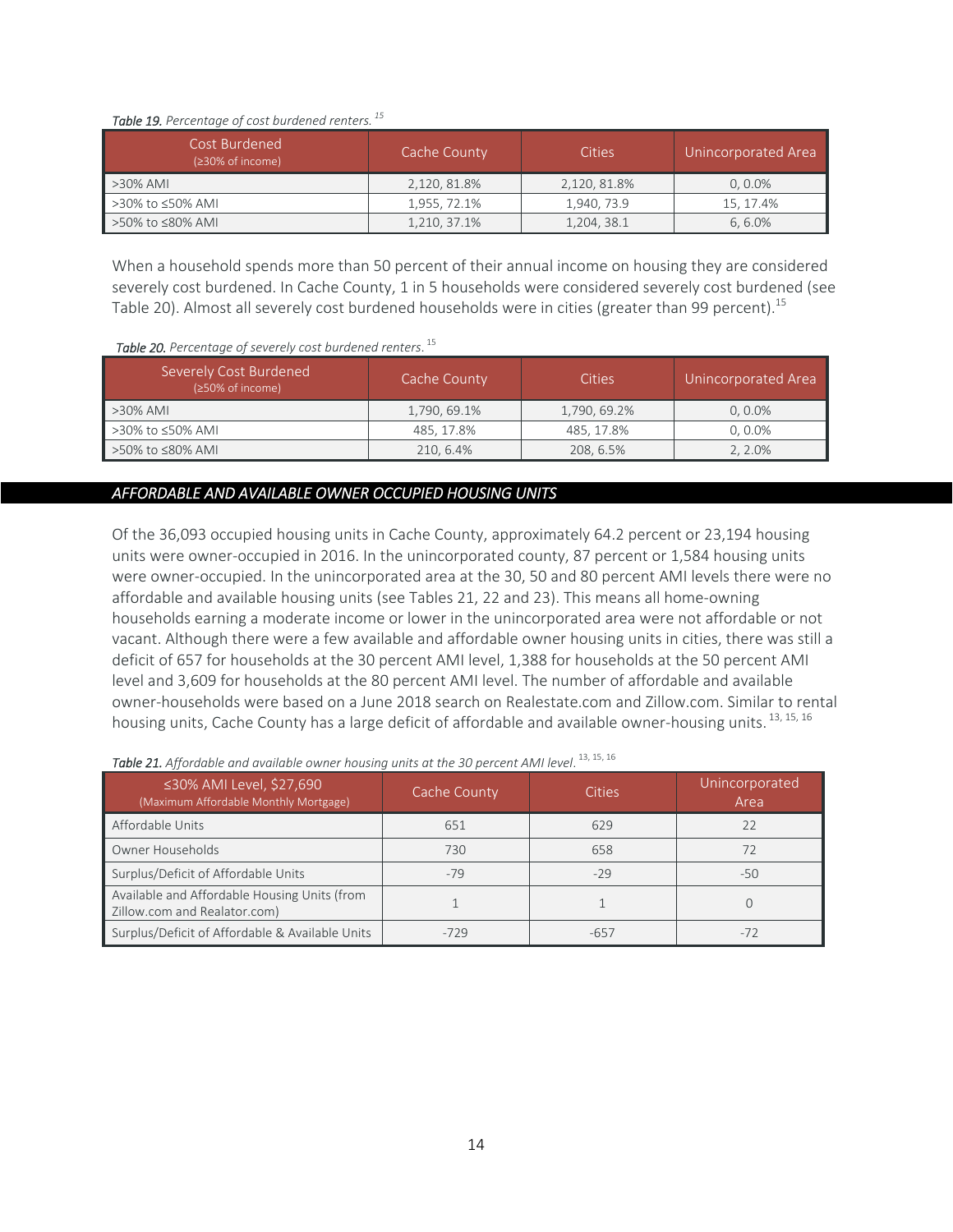| ≤50% AMI Level, \$72,768<br>(Maximum Affordable Monthly Rent)                | Cache County | Cities   | Unincorporated<br>Area |
|------------------------------------------------------------------------------|--------------|----------|------------------------|
| Affordable Units                                                             | 717          | 695      |                        |
| Owner Households                                                             | 1,495        | 1,395    | 100                    |
| Surplus/Deficit of Affordable Units                                          | $-778$       | $-700$   | $-78$                  |
| Available and Affordable Housing Units (from<br>Zillow.com and Realator.com) |              |          |                        |
| Surplus/Deficit of Affordable & Available Units                              | $-1.488$     | $-1,388$ | $-100$                 |

#### **Table 22.** Affordable and available owner housing units at the 50 percent AMI level.  $^{13,\,15,\,16}$

**Table 23.** Affordable and available owner housing units at the 80 percent AMI level.  $^{13,\,15,\,16}$ 

| ≤80% AMI Level, \$140,384<br>(Maximum Affordable Monthly Rent)               | Cache County | Cities   | Unincorporated<br>Area |
|------------------------------------------------------------------------------|--------------|----------|------------------------|
| Affordable Units                                                             | 3,998        | 3,890    | 108                    |
| Owner Households                                                             | 3,845        | 3,620    | 225                    |
| Surplus/Deficit of Affordable Units                                          | 177          | 270      | $-93$                  |
| Available and Affordable Housing Units (from<br>Zillow.com and Realator.com) | 11           | 11       |                        |
| Surplus/Deficit of Affordable & Available Units                              | $-3,834$     | $-3,609$ | $-255$                 |

## *COST BURDENED OWNER HOUSEHOLDS*

In addition to the shortfalls of affordable and available owner housing, over 50 percent of households in the unincorporated area at the 30 and 50 percent AMI level were cost burdened (see Table 21 and Figure 8). In the entire county, most (78 percent) residents at the 30 percent AMI level were cost burdened. 13, 15, 16

## *Table 24. Percentage of cost burdened owners.15*

| Cost Burdened<br>(≥30% of income) | Cache County | Cities       | Unincorporated Area |
|-----------------------------------|--------------|--------------|---------------------|
| $>30\%$ AMI                       | 570.78.1%    | 531, 80.7%   | 39.54.2%            |
| >30% to ≤50% AMI                  | 930, 62.2%   | 873.62.6%    | 57.57.0%            |
| >50% to ≤80% AMI                  | 1,845, 47.9% | 1,736, 47.9% | 109.48.4%           |



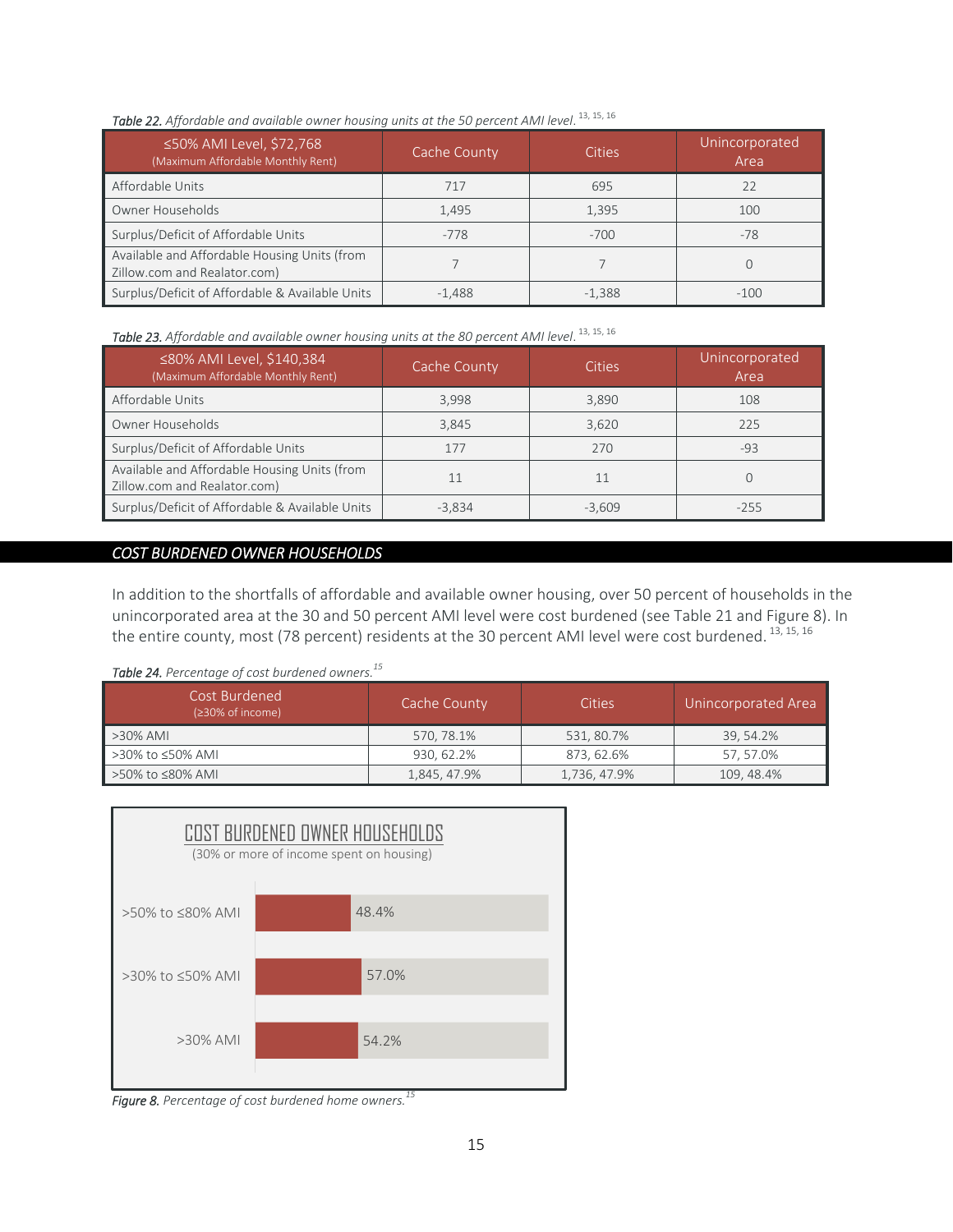Approximately 60 percent of owner households at the 30 percent AMI level in the entire county were severely cost burdened (see Table 22 and Figure 9). In the unincorporated area, 40 percent were severely cost burdened at the 30 percent AMI level. In general, most owner households at the 30 percent AMI level were either cost burdened or severely cost burdened. Also, nearly half of all owner households at the 30, 50 and 80 percent level were cost burdened.<sup>15</sup>

| Severely Cost Burdened<br>$(250\% \text{ of income})$ | Cache County | Cities     | Unincorporated Area |  |  |
|-------------------------------------------------------|--------------|------------|---------------------|--|--|
| $>30\%$ AMI                                           | 440.60.2%    | 411, 62.4% | 29, 40.2%           |  |  |
| >30% to ≤50% AMI                                      | 610, 40.8%   | 578, 41.4% | 32, 32.0%           |  |  |
| >50% to ≤80% AMI                                      | 460, 11.9%   | 438, 12.1% | 22, 9.8%            |  |  |

*Table 25. Percentage of severely cost burdened owners. 15*



*Figure 9. Percentage of cost burdened home owners.15*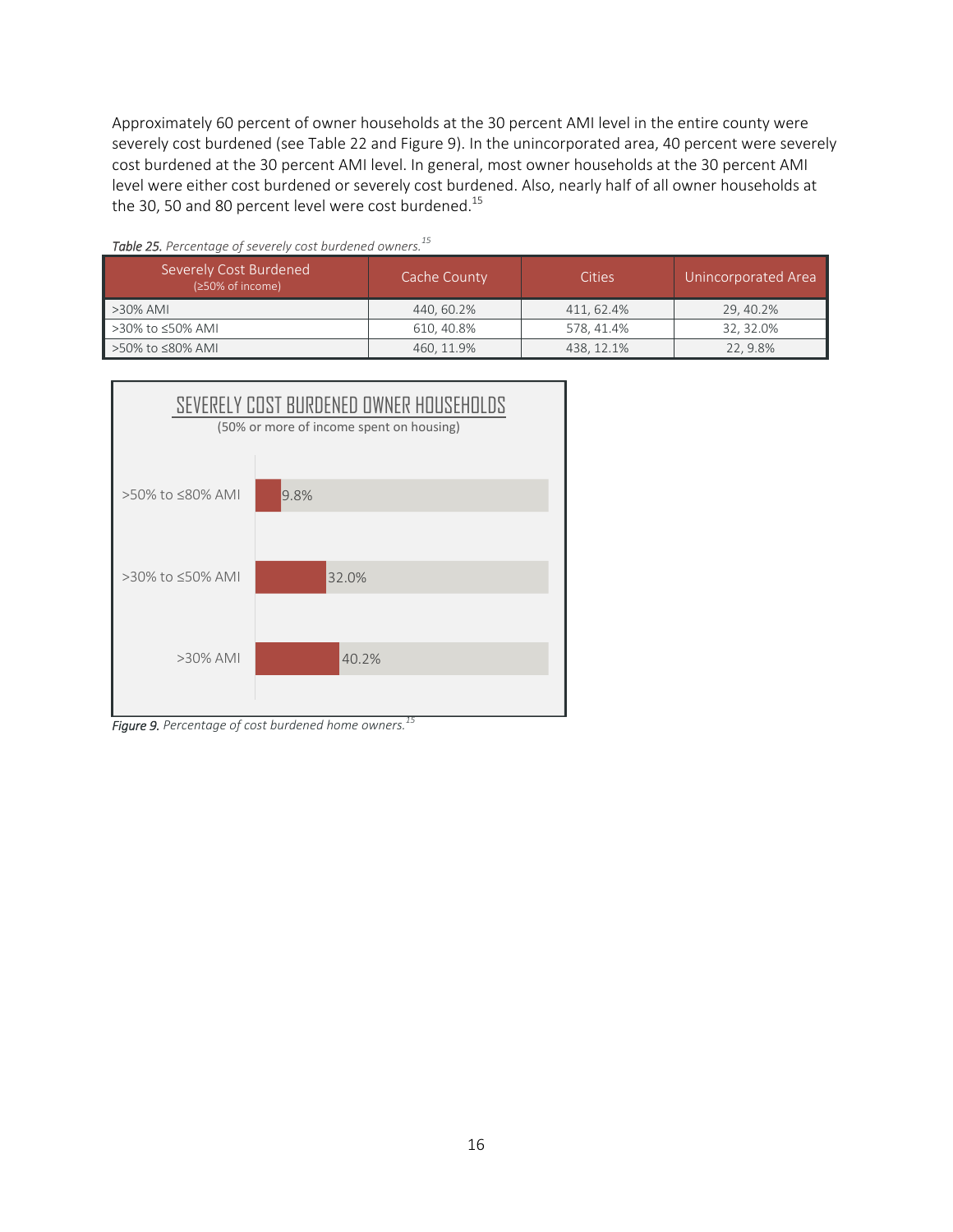## FUTURE MODERATE INCOME HOUSING NEED

## *Chapter Highlights*

- The population of Cache is expected to grow between 14 and 22 percent over the next decade. In the unincorporated area, the population is expected to remain at about 5.7% of the total county population.<sup>9</sup>
- Between 2017 and 2022 the unincorporated area will needs an additional 65 to 148 moderate income housing units. Between 2022 and 2027 the unincorporated area will need an additional 90 to 98 housing units.

## *COUNTYWIDE PROJECTED GROWTH*

Social, economic, political, and infrastructure can influence population growth. As such, there is a great deal of uncertainty with projecting population growth. For this plan, a high and low growth rate was used to provide a plausible range of future population levels the county may experience in the next four decades. Those estimates were then used to inform the amount of moderate income housing needed for the next five to ten years in the county.

Population projects estimated by the Kem C. Gardner Policy Institute established a baseline growth rate for Cache County. The county is projected to remain near a 19 percent growth per decade through 2030 at which time the growth rate would drop to a 16 increase (see Table 26). From 2040 to 2050 the growth rate would continue to drop to below 11 percent increase. $^9$ 

|             | 2000   | 2010    |       |         | 2030<br>2020 |         | 2040  |         |  | 2050    |
|-------------|--------|---------|-------|---------|--------------|---------|-------|---------|--|---------|
| Population  | 91,391 | 112.656 |       | 133.601 |              | 158.815 |       | 184.635 |  | 204,114 |
| Growth Rate | 29.5%  |         | 18.6% |         | 18.9%        |         | 16.3% |         |  | 10.6%   |

Table 26. Population projections and growth rates.<sup>6, 9</sup>

The high and low growth rates were calculated by multiplying population projections by 4% more and 4% less for a given year (see Figure 10 on the next page). For example, the population projection for 2030 was 158,815 residents, therefore the high population projection would be 4% more or 167,676 residents.



**Figure 10.** Population projections for Cache County between 2000 and 2050.<sup>6, 9</sup>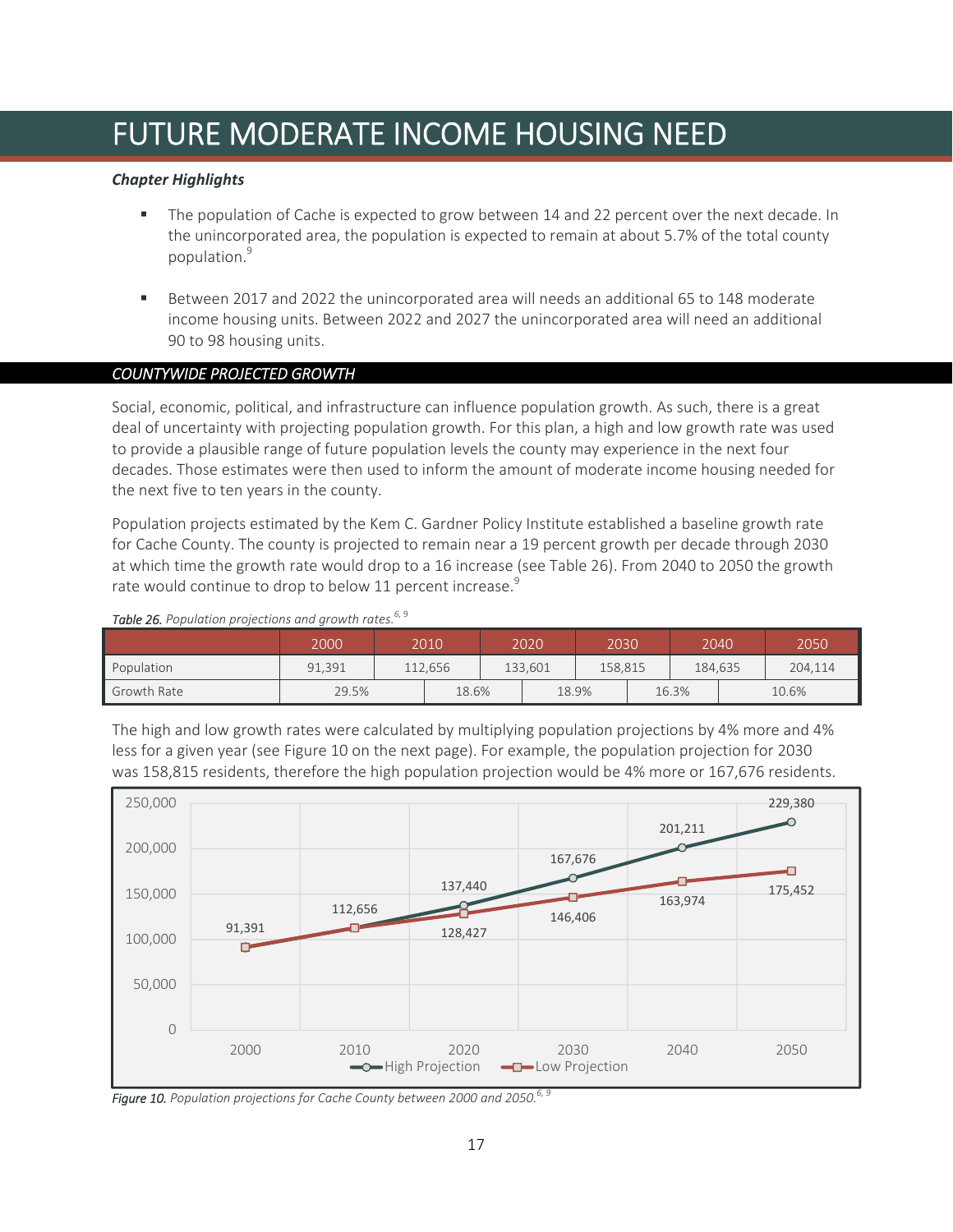## *UNINCORPORATED AREA PROJECTED GROWTH*

Population levels were also projected for the unincorporated area of the Cache County. Again, a high and a low estimate were calculated to create a plausible range of future population levels in the unincorporated area. To estimate the population of the unincorporated area, the high and low population estimates for the entire county were multiplied by the projected percentage of the population in the unincorporated area. The percentage of the population in the unincorporated area were based on historical trends calculated by the Kem C. Gardner Policy Institute. Historically, the unincorporated area has been between 5.5 and 6 percent of the total county population. For this plan 5.7 percent of the total population was used to estimate the population of the unincorporated area. Over the next thirty years the unincorporated area was estimated to increase by 3,300 and 6,400 residents (see Figure 11 on the next page). $6, 9$ 



*Figure 11. Population projections for unincorporated Cache County between 2000 and 2050.6, 9* 

## *FUTURE MODERATE INCOME HOUISNG NEEDS FOR THE NEXT 5 AND 10 YEARS*

Cache County will likely grow by approximately 8,700 to 19,800 residents over the next five years (2017‐ 2022). This may require an additional 2,700 to 6,200 housing units. These figures were based on the low and high population projects for Cache County, and the county's current average household size of 3.21 people. From 2017 to 2022 the unincorporated area may need an additional 285 to 480 housing units and an additional 215 to 230 housing units from 2022 to 2027.

Based on the projected high and low population increases, the existing vacancy rate (1.2 percent), and the current percentage of moderate income households, it is projected that the unincorporated area will need an additional 65 to 148 moderate income housing units by 2022, and 90 to 98 between 2022 and 2027 (see Table 27 on the next page) depending on the continuing pattern of annexation. The majority of moderate income housing units will be needed at the 50 percent to 80 percent AMI level.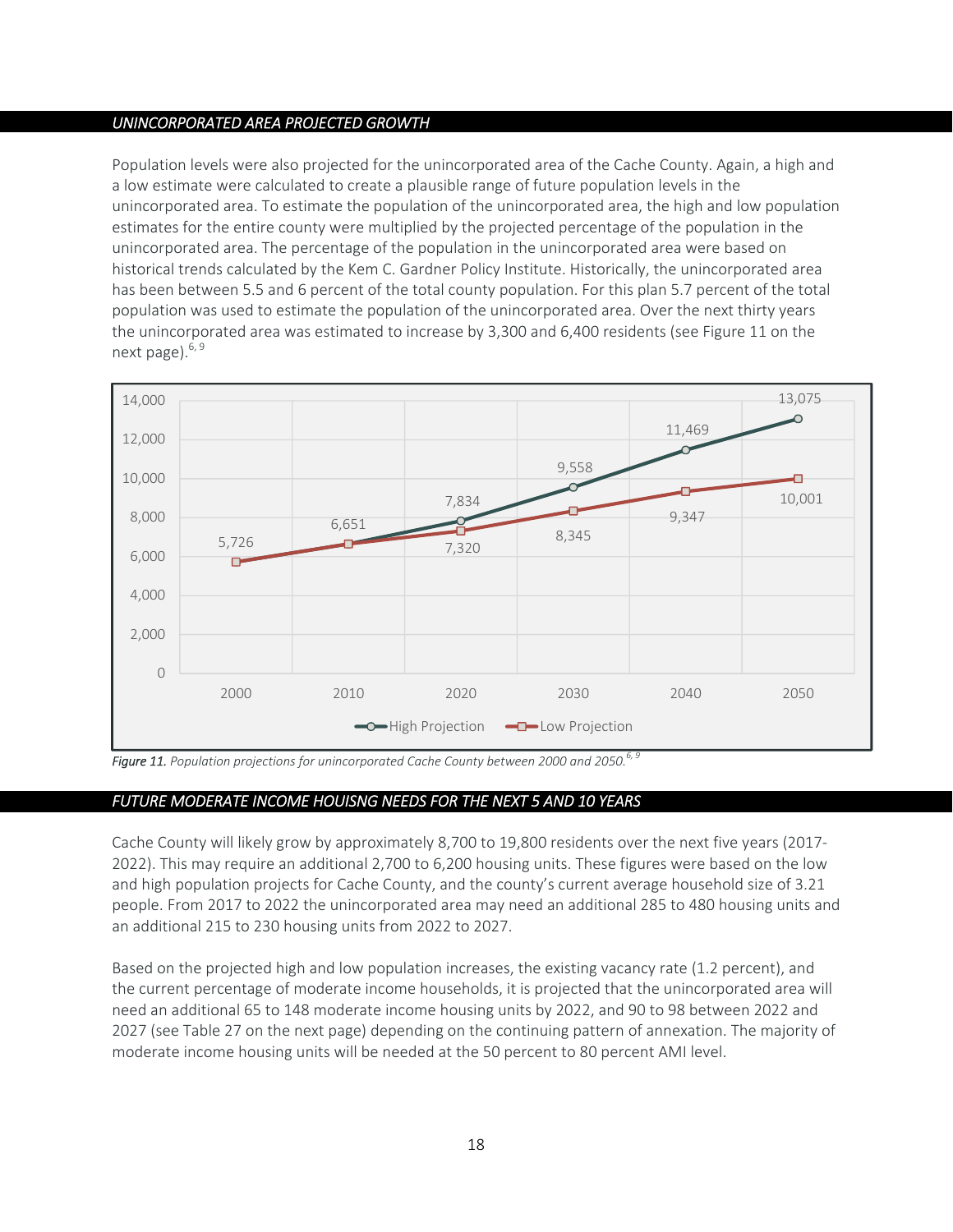| <b>Targeted AMI Level</b> | By 2022        | By 2027        |  |  |  |
|---------------------------|----------------|----------------|--|--|--|
| Cache County              |                |                |  |  |  |
| ≤30%                      | 241 to 548     | 335 to 363     |  |  |  |
| <30% to ≤50%              | 335 to 762     | 465 to 504     |  |  |  |
| <50% to ≤80%              | 562 to 1,280   | 789 to 846     |  |  |  |
| <b>TOTAL</b>              | 1,138 to 2,590 | 1,581 to 1,713 |  |  |  |
| Cities                    |                |                |  |  |  |
| ≤30%                      | 227 to 517     | 316 to 342     |  |  |  |
| <30% to ≤50%              | 316 to 718     | 439 to 475     |  |  |  |
| <50% to ≤80%              | 530 to 1,207   | 737 to 798     |  |  |  |
| TOTAL                     | 1,073 to 2,442 | 1,491 to 1,615 |  |  |  |
| Unincorporated Area       |                |                |  |  |  |
| ≤30%                      | 14 to 31       | 13 to 21       |  |  |  |
| <30% to ≤50%              | 19 to 43       | 27 to 29       |  |  |  |
| <50% to ≤80%              | 32 to 73       | 45 to 48       |  |  |  |
| TOTAL                     | 65 to 148      | 90 to 98       |  |  |  |

Table 27. The range of moderate to very low income housing needed in Cache County in the next 5 and 10 years.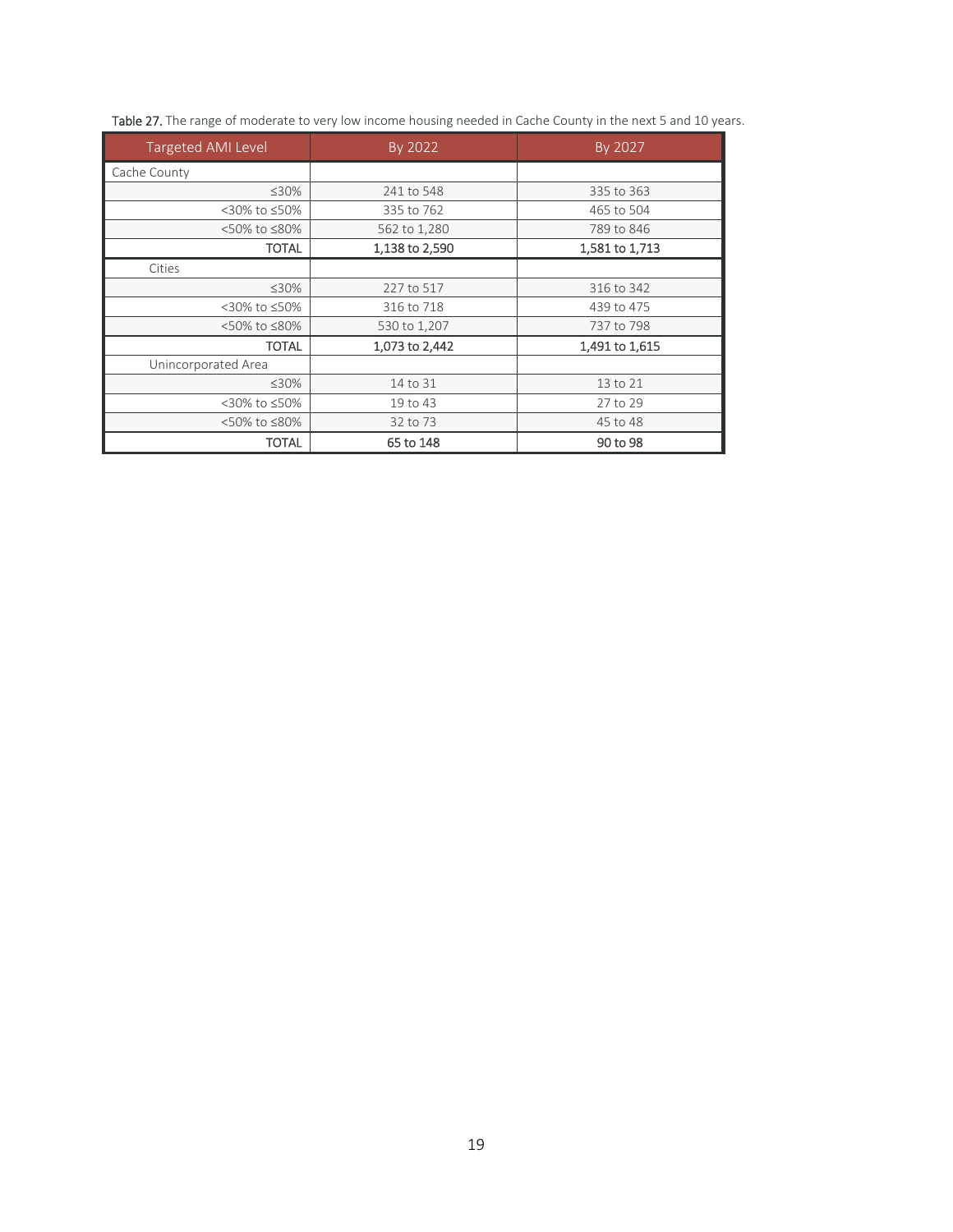## BARRIERS TO MODERATE INCOME HOUSING

The success of moderate income housing can be stymied due to several reason, including regulatory, economic and social barriers. This section provides an overview of those barriers.

## *REGULATORY BARRIERS*

Regulatory barriers are policies, rules, processes or procedures that prohibit, discourage or excessively increase the cost of moderate income housing. Regulatory barriers can include zoning regulations, environmental regulations, development permits and processing procedures, and ordinances. The following section describes the current state of zoning and land use codes in Cache County because they are considered the most common barrier to affordable and moderate income housing.

## Cache County Zoning and Land Use Codes

In the unincorporated area of Cache County, seven different zones allow and contain residential housing (see Table 28). Within the unincorporated area, the Agricultural (A10) Zone contains 82 percent of all residential housing; the Forest Recreation (FR40) Zone appears to comprise 15 percent, however, dwellings in this area are limited to a maximum occupancy of 180 days per year. Existing data shows that only two multifamily units exist in the unincorporated area all within the A10 zone. This data appears to be incomplete as it does not consider or quantify accessory apartments in the unincorporated county.

Most zoning districts in Cache County allow single family residential development with a zoning clearance (see Table 29 on the next page). The Resort Recreation (RR) zoning district is the only zoning district that allows multifamily residential units with a conditional use permit. Multiuse units are allowed with a zoning clearance in the A10, RR, RU2 and RU5 zoning districts.

| Zone                     | Zone<br>Abbrev. | PSF*           | % PSF   | SSF*     | % SSF | <b>MU</b>           | %MU     | <b>MF</b>      | % MF    | <b>TOTAL</b><br><b>HOMES</b> |
|--------------------------|-----------------|----------------|---------|----------|-------|---------------------|---------|----------------|---------|------------------------------|
| Agricultural             | A10             | 1,609          | 97.1%   | 354      | 48.2% | 6                   | 75.0%   | $\mathcal{D}$  | 100.0%  | 1,971                        |
| Commercial               | С               |                | 0.1%    | 2        | 0.3%  | $\overline{ }$<br>Τ | 12.5%   | $\overline{0}$ | 0.0%    | $\overline{4}$               |
| City Jurisdiction        | n/a             | n/a            | 0.2%    | n/a      | 0.1%  | 0                   | 12.5%   | 0              | $0.0\%$ | n/a                          |
| <b>Forest Recreation</b> | <b>FR40</b>     | 5              | 0.3%    | 362      | 49.3% | $\overline{0}$      | $0.0\%$ | 0              | 0.0%    | 367                          |
| Industrial               |                 | $\overline{2}$ | 0.1%    | $\Omega$ | 0.0%  | 0                   | $0.0\%$ | 0              | $0.0\%$ | $\overline{2}$               |
| <b>Resort Recreation</b> | <b>RR</b>       | $\mathcal{O}$  | $0.0\%$ | 2        | 0.3%  | $\circ$             | $0.0\%$ | 0              | 0.0%    | $\overline{2}$               |
| Rural 2                  | RU <sub>2</sub> | 35             | 2.1%    | 4        | 0.5%  | 0                   | $0.0\%$ | $\mathbf 0$    | $0.0\%$ | 39                           |
| Rural 5                  | RU5             |                | 0.1%    |          | 0.1%  | $\circ$             | $0.0\%$ | 0              | $0.0\%$ | $\overline{2}$               |
| ZONE UNIT TOTALS         |                 | 1,653          | 100.0%  | 725      | 98.9% | 7                   | 100.0%  | $\overline{2}$ | 100.0%  | 2,387                        |

Table 28. Number and percentage of residential housing types by zone in unincorporated area.<sup>27</sup>

*\*PSF ‐ Primary Single Family, SSF ‐ Secondary Single Family, MU ‐ Multi‐Use, MF ‐ Multi‐Family. All residential units were included in this analysis including singe family detached homes, cabins, duplexes, and mixed use units.*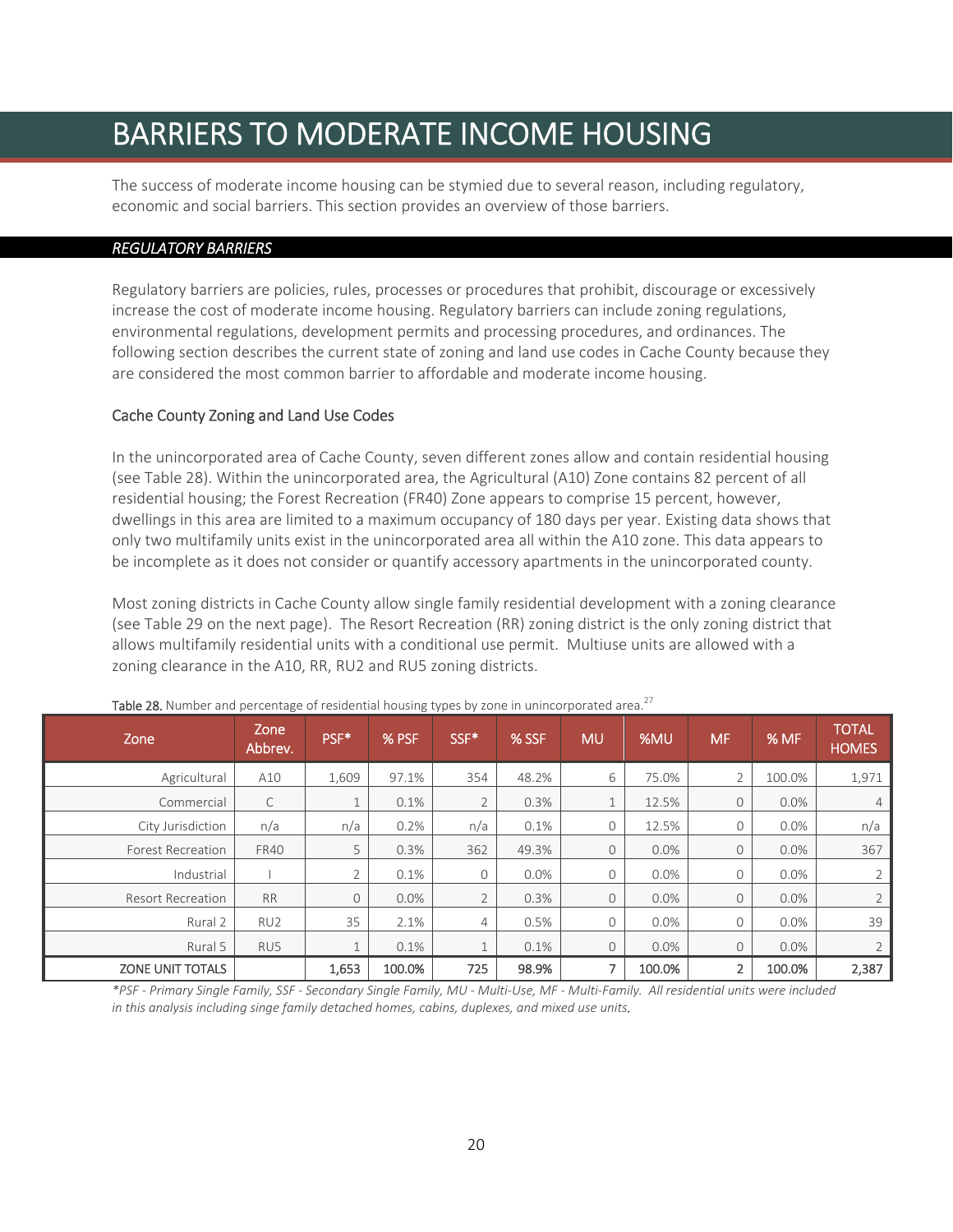| Zone                     | Zone<br>Abbrev. | Single-Family<br><b>Residential Allowed?</b> | Accessory<br><b>Apartment Allowed?</b> | Multi-Family<br><b>Residential Allowed?</b> |
|--------------------------|-----------------|----------------------------------------------|----------------------------------------|---------------------------------------------|
| Agricultural             | A10             | ZC                                           | ZC                                     | N                                           |
| Commercial               | C               | ZC                                           | N                                      | N                                           |
| City jurisdiction        | n/a             | n/a                                          | n/a                                    | n/a                                         |
| <b>Forest Recreation</b> | <b>FR40</b>     | N                                            | N                                      | N                                           |
| Industrial               |                 | ZC                                           | Ν                                      | N                                           |
| <b>Resort Recreation</b> | <b>RR</b>       | ZC                                           | ZC                                     |                                             |
| Rural 2                  | RU <sub>2</sub> | ZC.                                          | ZC                                     | N                                           |
| Rural 5                  | RU5             | ZC                                           | ZC                                     | N                                           |

Table 29. Residential uses allowed per zone in the unincorporated area.<sup>27</sup>

*\* Y – Allowed with Zoning Clearance; N ‐ Prohibited; C ‐ Conditional Use Permit; "‐" ‐ Overlay zones do not impose any additional requirements on use beyond base zone requirements.* 

In the unincorporated area, it appears that over 76 percent of the current moderate income (80 percent of AMI or lower) housing stock is located in the FR40 Zone (see Table 30), and that all very low income housing units occurred in the FR40 zone. However, dwellings in this area are limited to a maximum occupancy of 180 days per year. It is more realistic to recognize that while the A10 Zone appears to have 23 percent of the moderate income housing in the unincorporated area, the majority of actual dwellings without limited occupancy are located in the A10 Zone.

|                          |                         | AFFORDABLE HOMES PER ANNUAL MEDIAN INCOME (AMI) CATEGORY* |                      |        |                      |         |                       |         |                       |        |  |  |
|--------------------------|-------------------------|-----------------------------------------------------------|----------------------|--------|----------------------|---------|-----------------------|---------|-----------------------|--------|--|--|
| Zone                     | $0 - 30%$<br><b>AMI</b> | %                                                         | 30-50%<br><b>AMI</b> | %      | 50-80%<br><b>AMI</b> | %       | 80-100%<br><b>AMI</b> | %       | $100%+$<br><b>AMI</b> | %      |  |  |
| Agricultural             | $\mathbf{0}$            | 0.0%                                                      | 6                    | 4.1%   | 81                   | 39.7%   | 235                   | 90.4%   | 1,641                 | 93.5%  |  |  |
| Commercial               | $\mathbf{0}$            | 0.0%                                                      | $\mathbf{1}$         | 0.7%   | $\mathbf 0$          | 0.0%    | 0                     | 0.0%    | 3                     | 0.2%   |  |  |
| City jurisdiction        | n/a                     | n/a                                                       | n/a                  | n/a    | n/a                  | n/a     | n/a                   | n/a     | n/a                   | 0.3%   |  |  |
| <b>Forest Recreation</b> | 23                      | 100.0%                                                    | 139                  | 95.2%  | 122                  | 59.8%   | 23                    | 8.8%    | 60                    | 3.4%   |  |  |
| Industrial               | $\Omega$                | 0.0%                                                      | $\Omega$             | 0.0%   | $\mathbf{1}$         | 0.5%    | $\Omega$              | $0.0\%$ | $\mathbf{1}$          | 0.1%   |  |  |
| <b>Resort Recreation</b> | $\mathbf{0}$            | 0.0%                                                      | $\Omega$             | 0.0%   | $\mathbf 0$          | 0.0%    | $\mathbf 0$           | 0.0%    | 2                     | 0.1%   |  |  |
| Rural 2                  | $\mathbf 0$             | 0.0%                                                      | 0                    | 0.0%   | $\mathbf 0$          | $0.0\%$ | 1                     | 0.4%    | 40                    | 2.3%   |  |  |
| Rural 5                  | $\mathbf{0}$            | 0.0%                                                      | $\mathbf{0}$         | 0.0%   | $\mathbf 0$          | 0.0%    | 1                     | 0.4%    | 4                     | 0.2%   |  |  |
| <b>TOTALS</b>            | 23                      | 100.0%                                                    | 146                  | 100.0% | 204                  | 100.0%  | 260                   | 100.0%  | 1,751                 | 100.0% |  |  |

Table 30. Number of existing moderate income housing units per zoning district in the unincorporated area.<sup>27</sup>

*\*Mortgages (Per AMI Range): \*0‐30% AMI = \$0‐\$27,690; 30‐50% AMI = \$27,691‐\$72,768; 50‐80% AMI = \$72,769‐\$140,384; 80‐100% AMI = \$140,385‐\$185,462; 100%+ AMI = \$185,463 +*

#### Analysis of Zoning Districts and Land Use Codes

A variety of housing types are important to providing a balanced housing stock that meets the needs of different household income level. The unincorporated area of Cache County does not contain or allow a variety of housing types beyond single family residential or accessory apartments. However, unincorporated rural areas present a unique situation where development can be hindered due to the ability of the county to provide services and the physical constraints of the land. For example, the treatment of wastewater in the unincorporated county is through septic systems. Due to the processes of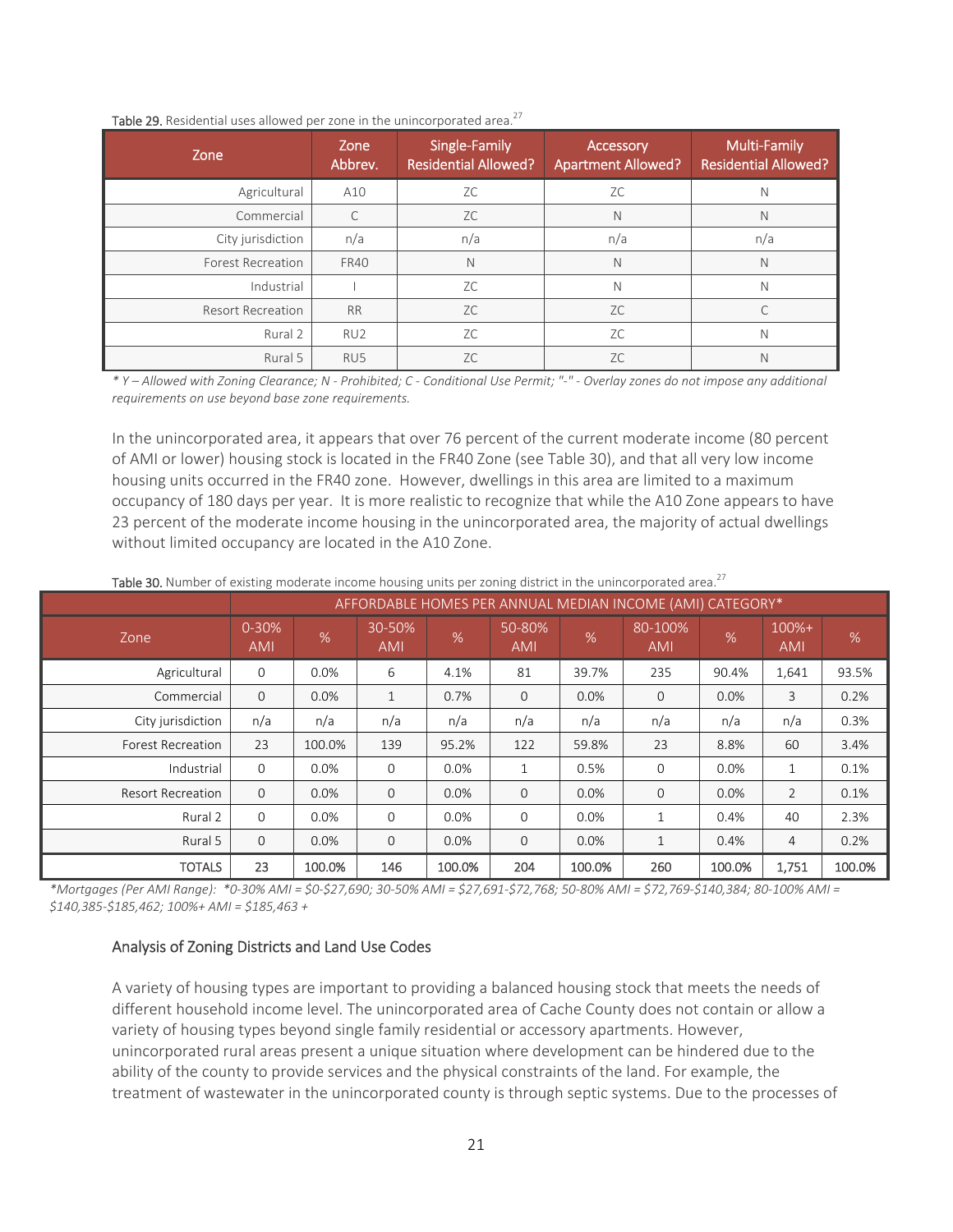septic systems, the Bear River Health Department, in accordance with Utah Administrative Code R317, established that the smallest lot size a residential septic system can sit on is ½ acre and more consistently due to soil type, 1 acre or more. Because of these constraints, smaller lot sizes and multiple housing units on a lot are not allowed in the unincorporated area. This reduces the ability of the county to encourage or allow different housing types.

### *ECONOMIC BARRIERS*

Developers incur a variety of costs when building new housing in rural areas, including building cost, transportation of materials, and proximity to community resources. The additional costs of building moderate income housing in rural areas discourages developers from constructing such housing.

#### *SOCIAL BARRIERS*

Stigmas, whether accurate or not, surrounding moderate income or affordable housing can often lead to neighborhood resistance. Community perceptions can directly and significantly impact the success or failure of new development. Community assumptions surround concerns of high traffic, less parking, more crime, and additional costs to schools and other government services. Education, well designed housing and good management can reduce, if any, the negative impacts of moderate income housing on property values.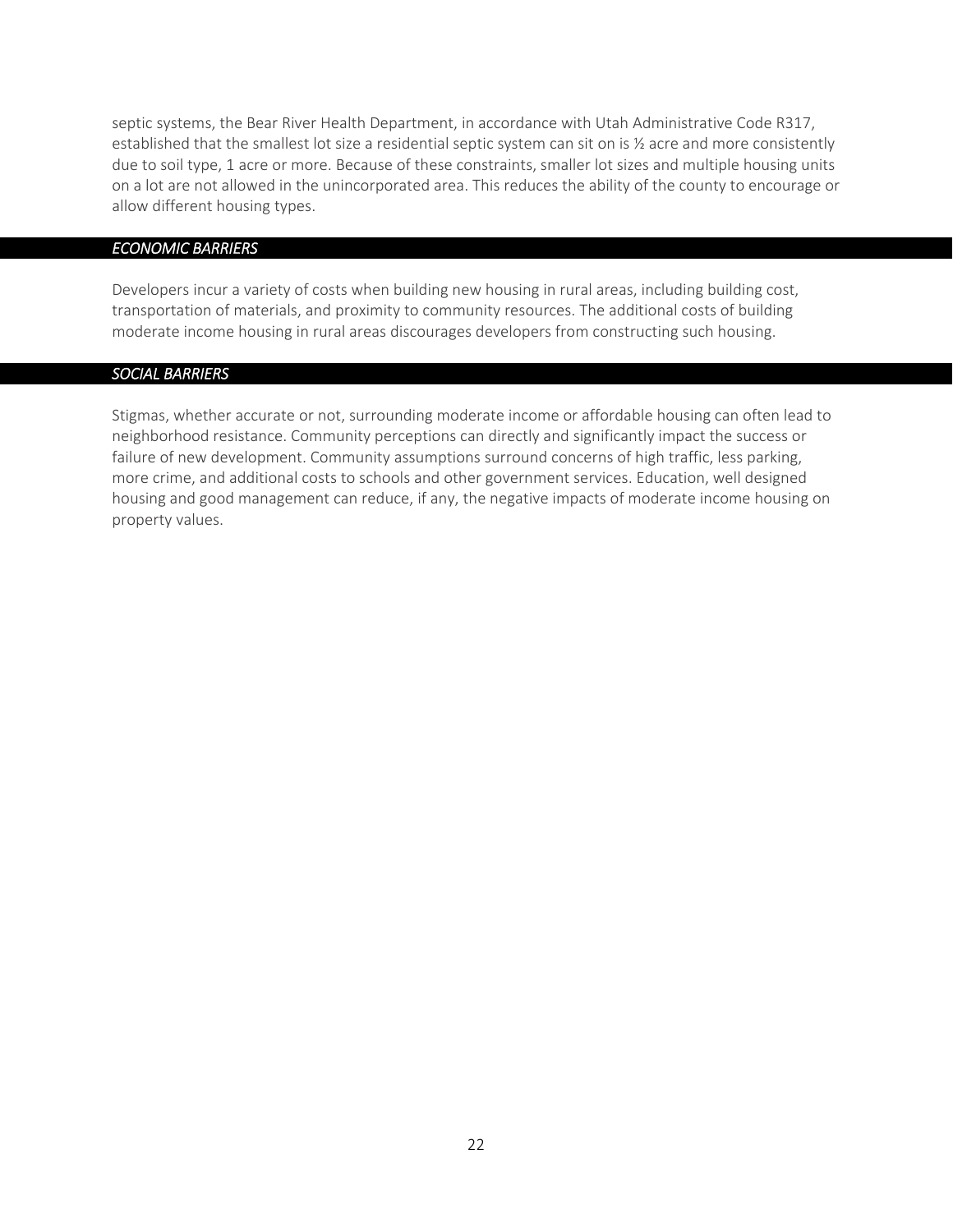## IMPLEMENTATION STRATEGIES

## *FAIR HOUSING*

By consent of the people of Utah, Cache County lawfully exercises planning, zoning, and land use regulation authority to promote the health, safety, and welfare of its residents. Cache County is committed to the equal protection and equitable treatment of all members of its community and anyone seeking to rent, lease, or purchase real property within its boundaries. Cache County does not condone housing related practices that intentionally or indirectly discriminate on the basis of color, disability, ethnicity, familial status, gender identity, national origin, race, religion, sex, sexual orientation, source of income, or other suspect classifications. Cache County upholds the Utah Fair Housing Act and complies with federal requirements that affirmatively further fair housing. Cache County promptly reports housing discrimination to the Utah Antidiscrimination and Labor Division (UALD) and assists in its investigations of claims in a timely manner. Cache County also systematically identifies and eliminates unfair encumbrances that impede its ability to promote and maintain an adequate supply of moderate‐income targeted housing within its boundaries.

Addressing issues associated with fair and affordable housing requires regular reviews of plans, policies, and ordinances as well as ongoing monitoring and assessment of potential disparate impacts and adverse effects within the community. Regular performance reviews of implemented housing plans, policies, and ordinances provide Cache County with continuing feedback for making improvements. Cache County has set forth the following goals and strategies in accordance with its commitment to facilitate a reasonable opportunity for a variety of housing, including moderate income housing, that meets the needs of people with various income levels, and allows them to benefit from, and fully participate in, all aspects of neighborhood and community life:

## *GOALS & STRATEGIES*

Goal 1: Protect agriculture and open space, and preserve and protect the rural atmosphere of non-urban areas of Cache County.

## Strategies:

- Conduct an Urban and Rural Area Assessment and Cost of Service Plan to help direct where future growth in the county may occur.
- Encourage and plan for development of affordable housing near transit sites, along significant transportation corridors, and commercial centers.
- Promote centralized infrastructure through zoning and incentives to eliminate costly extensions of services to outlying areas.

Goal 2: Conduct annual reviews of Cache County's Moderate-Income Housing Plan and its implementation; and update its five-year moderate income housing needs estimates. Strategies:

- Partner with the Bear River Association of Governments and the Housing and Community Development Division of the Utah Department of Workforce Service to provide the most up‐to‐date and accurate data and strategies for updating housing needs.
- Estimate the existing supply of moderate‐income housing located within the municipalities and unincorporated county.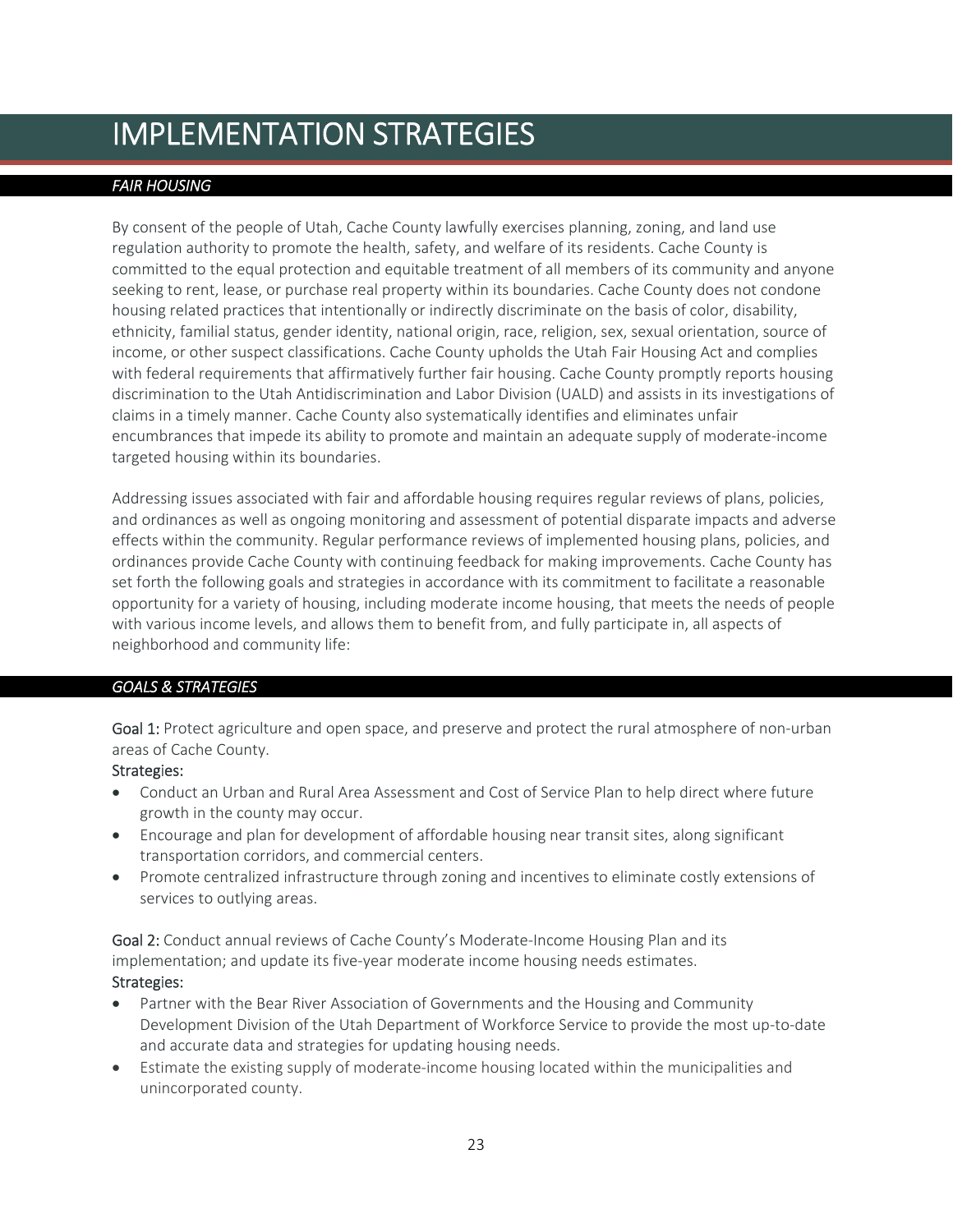- Estimate and revise annually the need for moderate-income housing in the municipalities and unincorporated county for the next five years
- Review and evaluate land use codes and regulations to ensure they are not imposing barriers to developing low‐to‐moderate income housing units.
- Routinely update zoning, land use ordinances and assessor data to ensure consistency between records.

Goal 3: Partner with and support cooperation between the various jurisdictions within Cache County in advancing affordable housing.

## Strategies:

- Complete a Regional Collaboration Plan to establish more effective methods of communication between the various jurisdictions in the county.
- Guide and advocate for developing affordable housing in existing incorporated areas near existing infrastructure.
- Provide education to cities and towns on the benefits of affordable housing.
- Create opportunities to form public/private partnerships in an effort to create affordable housing.

## Goal 4: Create and promote a countywide housing rehabilitation program. Strategies:

- Encourage energy efficient housing that reduces resident's costs. Support and encourage low income homeowners to participate in Bear River Region Weatherization Program.
- Encourage low income residents to participate in Single Family Rehabilitation and Reconstruction Program and Emergency Home Repair Programs through Bear River Association of Governments.
- Promote residential educational workshops regarding restoring, rehabilitation, and maintenance of existing housing units.
- Partner with, support, and provide information and referrals to local affordable housing resources, including:
	- o Bear River Housing Authority
	- o Home Buyer Programs
		- **First Home Buyer Program**
		- Neighborhood Housing Solutions Programs
		- **Habitat for Humanity**
	- o Rehabilitation Programs
		- **EXECT:** Single Family Rehabilitation and Reconstruction Program
		- **Emergency Home Repair Program**
		- Weatherization Program
		- Neighborhood Housing Solutions Home Rehab and Repair Program

## Goal 5: Support farm labor housing

## Strategies:

 Provide assistance to farms in applying for Farm Labor Housing Direct Loans & Grants through the U.S. Department of Agriculture, Rural Development.

## Goal 6: Encourage lower cost development

## Strategies:

- Sponsor and partner with the Bear River Regional Housing Authority.
- Work towards balancing the cost of services with lower property taxes for residents.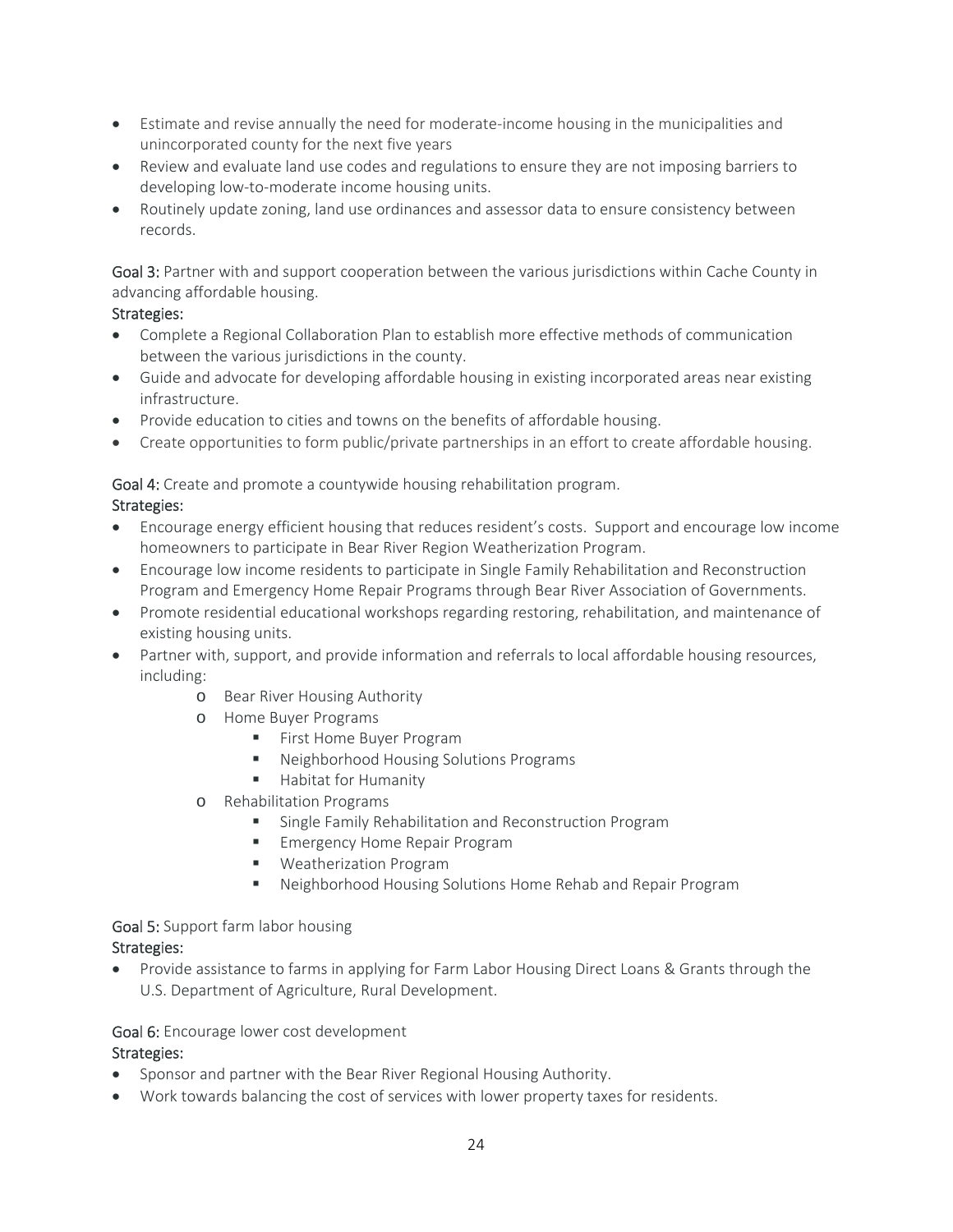- Provision to not require curb, gutter and sidewalks, and use drainage swales in many situations.
- Maintain the county's participation in the national flood insurance program to reduce flood insurance costs to the homeowner.
	- Continue to allow other dwelling types as an alternative to site-built homes.
	- Review the possibility of a lower Property Tax Rate for moderate income home owners.
	- Continue to provide a Building Permit Checklist to speed up the plan approval process.
	- Continue to follow a policy of single approval, rather than a preliminary and final approval for subdivisions, thus speeding up the approval process.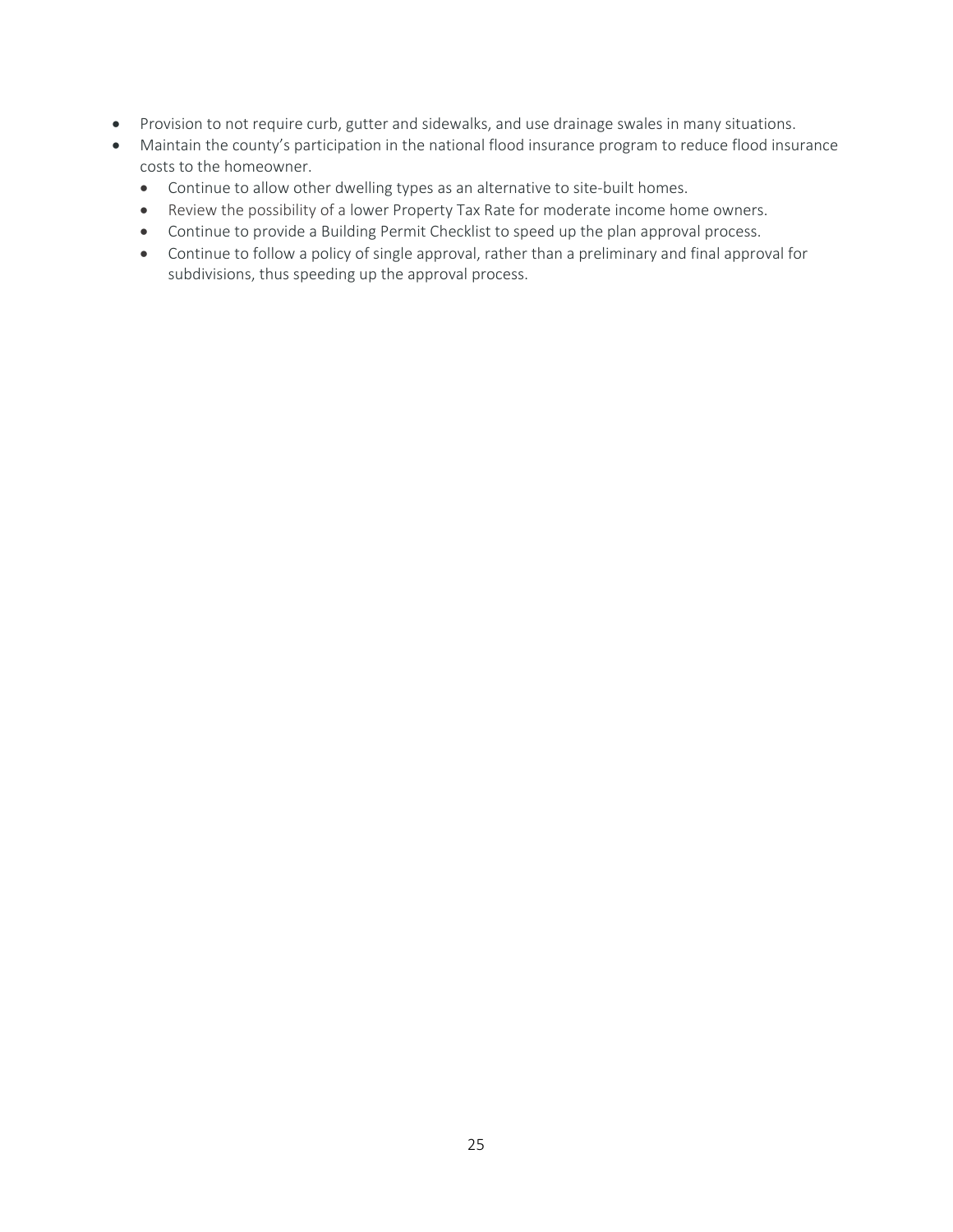## REFERENCES

- 1 Newman, S.J. & Holupka, C.S. (2014). Housing affordability and investments in children. *Journal of Housing Economics 24*, 89‐100.
- 2 March, E., Ettinger de Cuba, S., Cook, J.T., Bailey, K., Becker Cutts, D., Meyers, A.F., & Frank, D.A. (2011, January). *Behind closed doors: The hidden health impacts of being behind on rent*. Retrieved from http://childrenshealthwatch.org/wp‐ content/uploads/behindcloseddoors\_report\_jan11‐.pdf
- 3 Ahrens, K.A., Haley, B.A., Rossen, L.M., Lloyd, P.C., & Aoki, Y. (2016). Housing assistance and blood lead levels: Children in the United States, 2005‐2012. *American Journal of Public Health 106(11)*, 2049‐2056.
- 4 National Association of Home Builders. (2015). *The economic impact of home building in a typical local area: Income, jobs, and taxes generated.* Retrieved from *h*ttps://www.nahb.org/en/research/housing‐economics/housings‐economic‐impact/the‐local‐ economic‐impact‐of‐home‐building.aspx
- 5 U.S. Census Bureau. (2000). *Profile of general demographic characteristic: 2000 census*.
- 6 U.S. Census Bureau. (2010). *Profile of general population and housing characteristics: 2010*.
- 7 U.S. Census Bureau. (1990). *Utah population of counties by decennial census: 1900 to 1990*. Retrieved from https://www.census.gov/population/cencounts/ut190090.txt
- 8 U.S. Census Bureau. (2016). *Selected housing characteristics 2012‐2016 American community survey 5 year estimates.*
- 9 Kem C. Gardner Policy Institute. (2017). *Utah's long‐term demographic and economic projections*. Retrieved from http://gardner.utah.edu/wp‐content/uploads/Kem‐C.‐Gardner‐County‐Detail‐ Document.pdf
- 10 U.S. Census Bureau. (2016). *American community survey demographic and housing estimates: 2012‐2016*.
- 11 U.S. Census Bureau. (2016). *Selected economic characteristics 2012‐2016 American community survey 5 year estimates.*
- 12 U.S. Census Bureau. (2007). *Median household income in the past 12 months (in 2007 inflation‐ adjusted dollars): 2005‐2007 American community survey 3‐year estimates*.
- 13 U.S. Census Bureau. (2016). *Median household income in the past 12 months (in 2016 inflation‐ adjusted dollars): 2008‐2010 American community survey 5‐year estimates*.